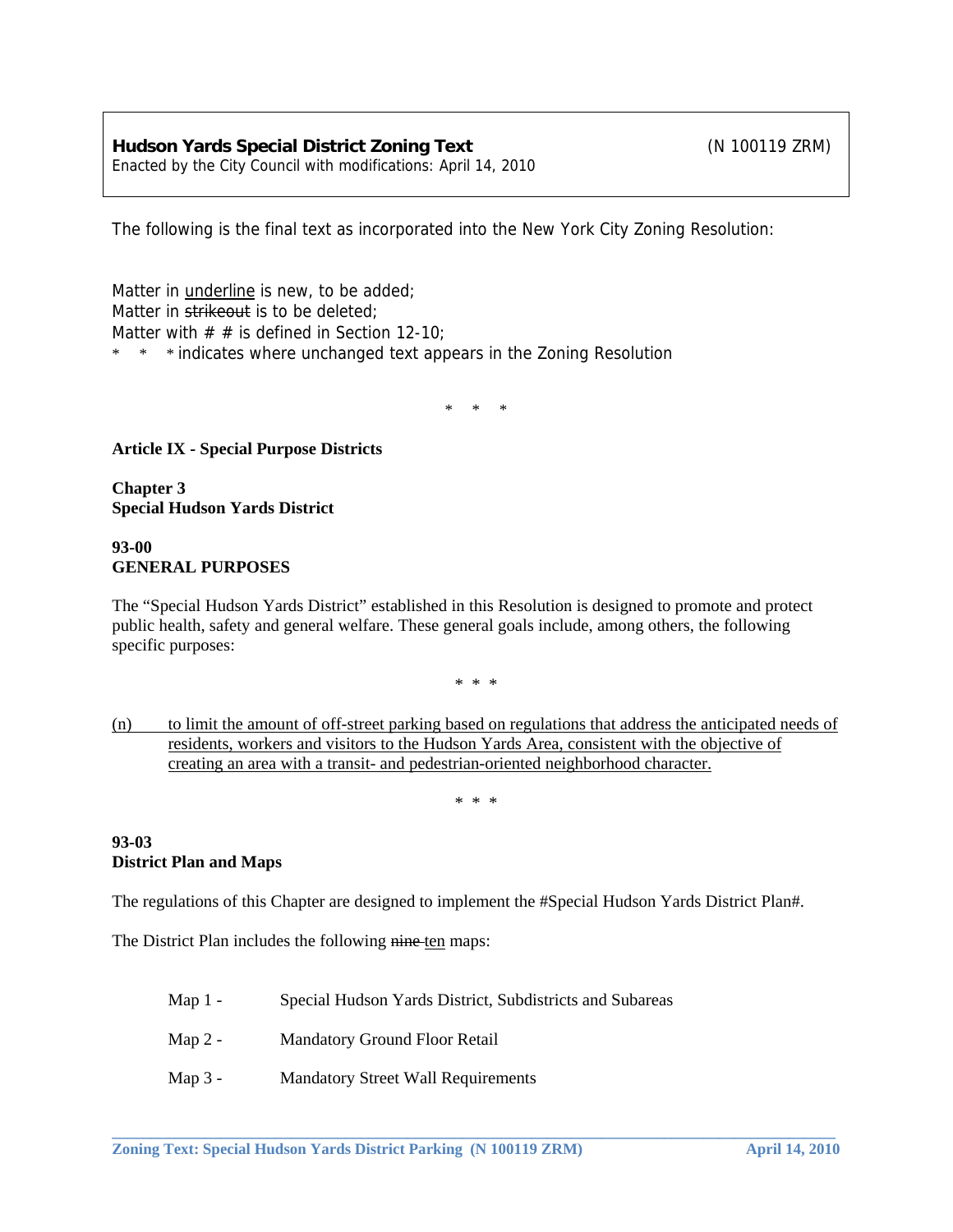| Map $4 -$      | <b>Mandatory Sidewalk Widenings</b>                      |  |  |
|----------------|----------------------------------------------------------|--|--|
| Map $5 -$      | <b>Transit Easements and Subway Entrances</b>            |  |  |
| <u>Map 6 -</u> | <b>Sites Where Special Parking Regulations Apply</b>     |  |  |
| Map 67 -       | Subdistrict F Site Plan                                  |  |  |
| Map 78 -       | Subdistrict F Public Access Area Plan                    |  |  |
| Map 89-        | <b>Subdistrict F Mandatory Ground Floor Requirements</b> |  |  |
| Map 9 10 -     | Subdistrict F Mandatory Street Wall Requirements.        |  |  |

### **93-052 Applicability of Article I, Chapter 3**

#Public parking lots# authorized pursuant to Section 13-552 (Public parking lots) prior to January 19, 2005, and #accessory# off-street parking facilities for which a special permit has been granted pursuant to Section 13-561 prior to January 19, 2005, may be renewed subject to the terms of such authorization or special permit.

The provisions of Article I, Chapter 3, in their entirety shall be applied to Subdistrict F. Additional provisions of Article I, Chapter 3, shall be applicable as specified in Section 93-80, inclusive.

\* \* \*

### **93-054 Applicability of Chapter 4 of Article VII, Chapter 4**

\* \* \*

- (b) The following provisions regarding special permits by the City Planning Commission shall be applicable as modified:
	- Section 74-52 (Parking Garages or Public Parking Lots in High Density Central Areas) shall be applicable to the renewal of City Planning Commission special permits for #public parking lots# of any capacity and to #public parking garages#, granted prior to April 14, 2010 or portions thereof, located above grade, subject to the findings of Section 93-821 (Authorization for above-grade parking). However, the findings of Section 93-821 shall not apply to any public parking facility in existence prior to January 19, 2005, that is the subject of a renewal or new special permit.

\* \* \*

### **93-14 Ground Floor Level Requirements**

\* \* \*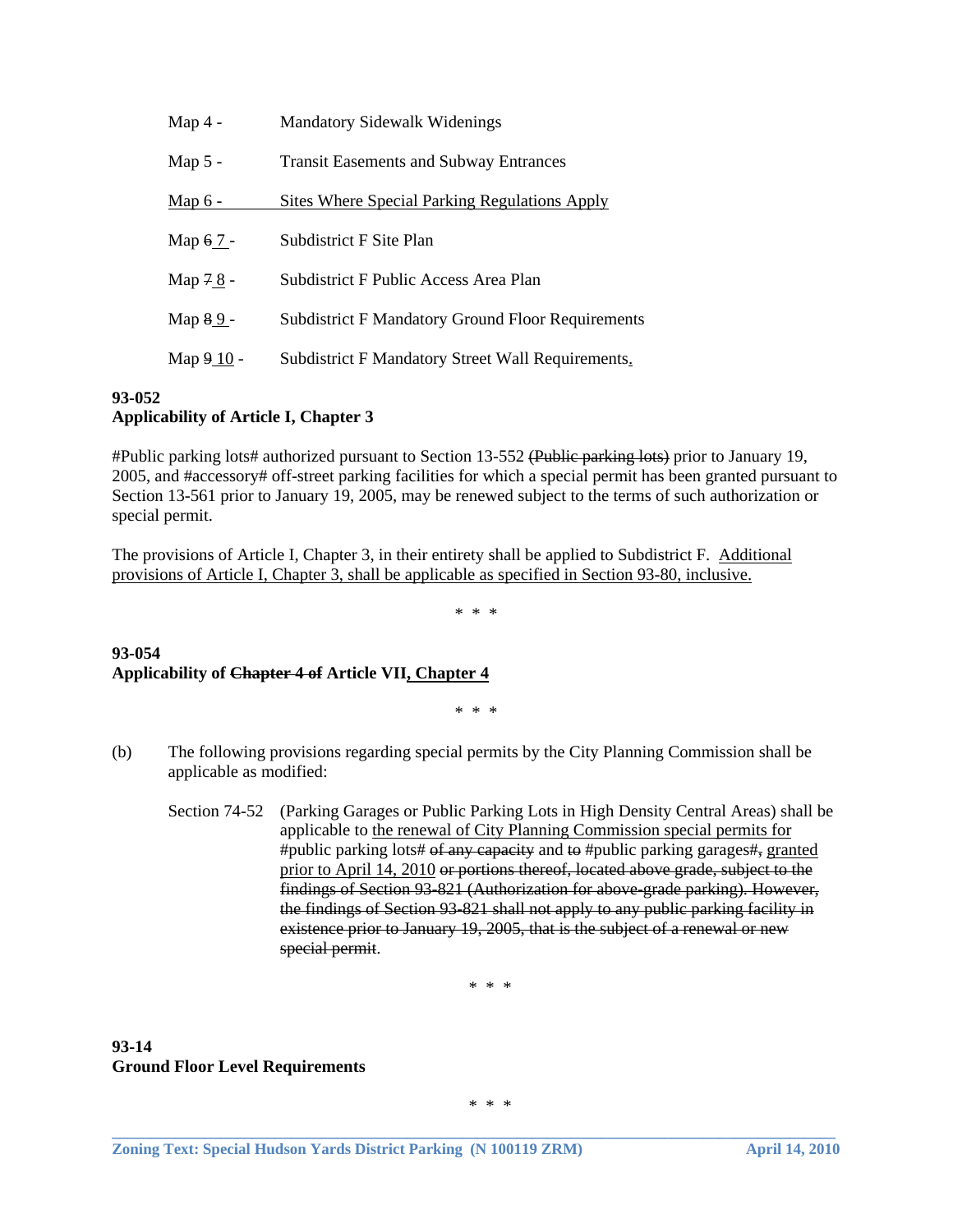(b) Retail continuity along designated streets in Subdistrict F

 Map 8 9 (Subdistrict F Mandatory Ground Floor Requirements) in Appendix A specifies locations where the special ground floor #use# and transparency requirements of this Section apply. Such regulations shall apply along either 100 percent or 70 percent of the building's #street# frontage, as indicated for each location on Map 8 9.

(1) Along Eleventh Avenue

 The ground floor retail provisions established in paragraph (a) of this Section shall apply to the ground floor #street# frontage of #buildings# along Eleventh Avenue. In addition, if a #street# frontage is occupied by a bank, as listed in Use Group 6, such a #street# frontage shall not exceed a #street wall# width, in total, of 25 feet.

(2) Along designated streets other than Eleventh Avenue

 In addition to the #uses# listed in paragraph (a) of this Section, the following #community facility uses# from Use Groups 3 and 4 as well as the following #commercial use# from Use Group 6B shall be permitted on the ground floor level of a #building# or within five feet of #curb level# for frontages along designated #streets#, as shown on Map 8 9, other than Eleventh Avenue.

### **93-16 Public Parking Facilities**

In C2-5, C2-8 and C6 Districts, the provisions of Sections 32-17 (Use Group 8) and 32-21 (Use Group 12) with respect to #public parking garages# and #public parking lots# are modified to require a special permit pursuant to Section 74-52 (Parking Garages or Public Parking Lots in High Density Central Areas) for #public parking lots# of any capacity, and in C2-8 and C6 Districts, to allow, as of right, #public parking garages#, provided such garages are entirely below-grade and contain not more than 0.30 parking spaces for each 1,000 square feet of #floor area# on the #zoning lot#. However, no #public parking garages# shall be permitted within the #Phase 2 Hudson Boulevard and Park#, as shown on Map 1 in Appendix A of this Chapter inapplicable and are superseded by the provisions of Section 93-80 (OFF-STREET PARKING REGULATIONS).

\* \* \*

# **93-17 Modification of Sign Regulations**

(a) Subdistricts A, B, C, D and E

Within Subdistricts A, B, C, D and E, the underlying #sign# regulations shall apply, except that #flashing signs# shall not be allowed within 100 feet of Hudson Boulevard, its northerly prolongation to West 39th Street and its southerly prolongation to West 33rd Street. Furthermore, #flashing signs# shall not be allowed on any portion of a #building# fronting upon the outdoor plaza required in the Eastern Rail Yard Subarea A1, pursuant to Section 93-71.

**\_\_\_\_\_\_\_\_\_\_\_\_\_\_\_\_\_\_\_\_\_\_\_\_\_\_\_\_\_\_\_\_\_\_\_\_\_\_\_\_\_\_\_\_\_\_\_\_\_\_\_\_\_\_\_\_\_\_\_\_\_\_\_\_\_\_\_\_\_\_\_\_\_\_\_\_\_\_\_\_\_\_\_\_\_\_\_\_\_\_\_\_\_** 

(b) Subdistrict F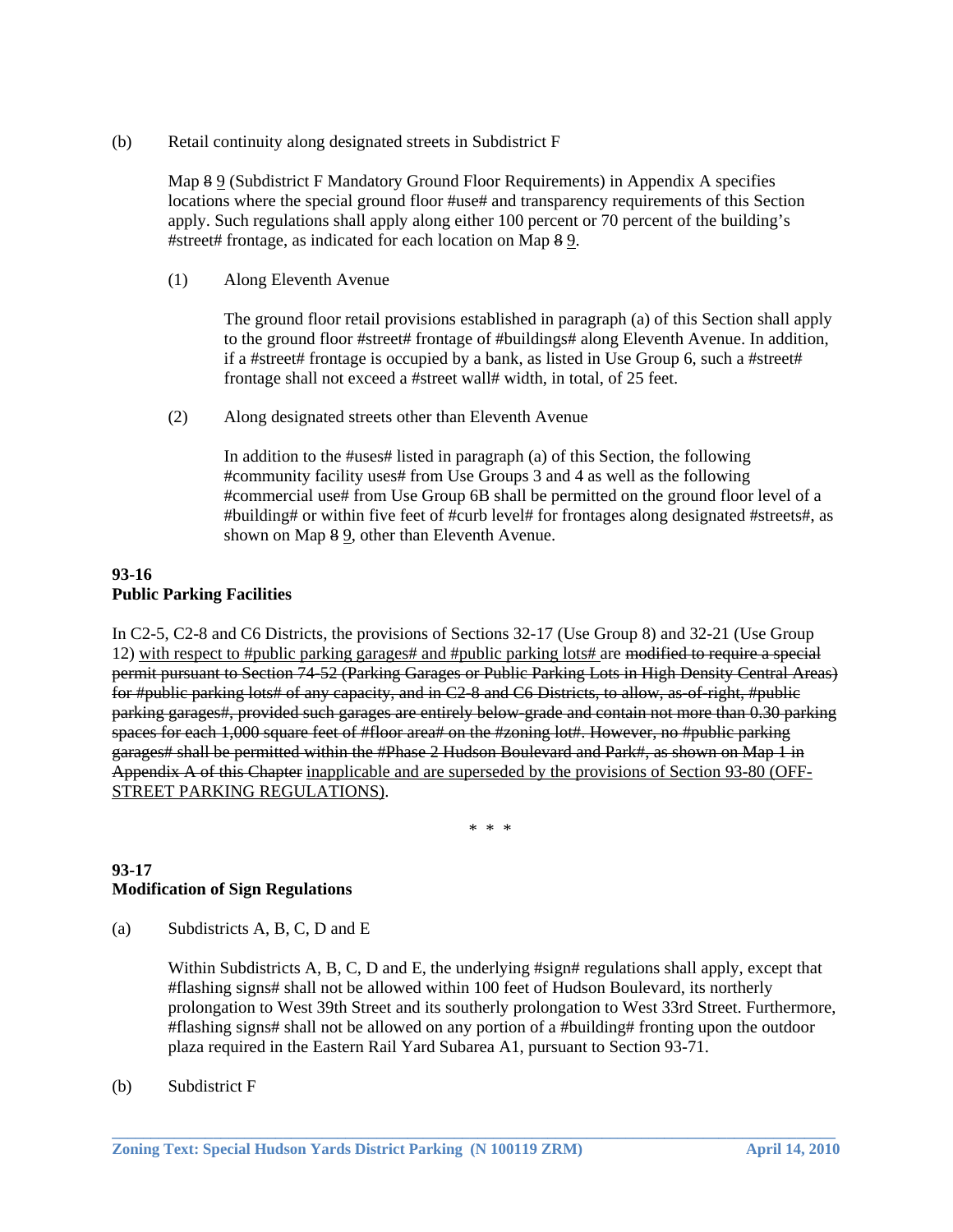For the purposes of calculating the permitted #surface area# of a #sign#, each site set forth on Map  $67$  (Subdistrict F Site Plan) in Appendix A shall be considered a separate #zoning lot#.

\* \* \*

# **93-56 Special Height and Setback Regulations in Subdistrict F**

The height and setback regulations set forth in this Section, inclusive, shall apply to specific sites identified as Sites 1 through 6 on Map 6 7 (Subdistrict F Site Plan) in Appendix A. All #developments# or #enlargements# of a #building or other structure# within Subdistrict F, with the exception of those approved as part of a public access area pursuant to Section 93-78 (Site and Landscape Plans for Public Access Areas in Subdistrict F), shall occur within these designated site locations. However, portions of a #building# located entirely below grade, and exempt from the definition of #floor area#, shall be permitted to extend beyond such designated site locations. Furthermore, the boundary of Site 6 may be extended in a westerly direction, by up to 40 feet, to accommodate a public #school# in accordance with the provisions of paragraph (b) of Section 93-568 (Site 6).

Map 4 (Mandatory Sidewalk Widenings) in Appendix A identifies the location of a sidewalk widening required along Eleventh Avenue that is referenced in this Section, inclusive. Regulations governing the design of this sidewalk widening are set forth in Section 93-61.

Public access areas in Subdistrict F shall be comprised of publicly accessible open spaces, private streets and pedestrian ways. Map 7 8 (Subdistrict F Public Access Area Plan) in Appendix A, identifies the location of publicly accessible open spaces, private streets, and pedestrian ways that are referenced in this Section.

Publicly accessible open spaces are comprised of the Western Open Space, the Central Open Space, the Southwest Open Space, the Northeast Plaza, the Midblock Connection and the #High Line#. General rules governing such publicly accessible open spaces are set forth in Section 93-75 (Publicly Accessible Open Spaces in Subdistrict F).

Publicly accessible private streets are comprised of the West 32nd Street Extension (including the Allee, as defined in paragraph (c)(2) of Section 93-761 and shown on Map 7 8) and the West 31st Street Extension. Publicly accessible pedestrian ways are comprised of the West 30th Street Corridor, and the Connector. General rules governing such private streets and pedestrian ways are set forth in Section 93-76 (Publicly Accessible Private Streets and Pedestrian Ways in Subdistrict F).

# **93-561 General rules for Subdistrict F**

The following regulations shall apply to all #buildings or other structures# within Sites 1 through 6:

(a) #Street wall# location

 For the purposes of applying the height and setback regulations of this Section, inclusive, wherever a #building# fronts upon any publicly accessible open space, private street or pedestrian way, as shown on Map 7 8 (Subdistrict F Public Access Area Plan), the boundary of such publicly accessible open spaces, private streets or pedestrian ways shall be considered to be a #street line#. Furthermore, for the purposes of applying such height and setback regulations, the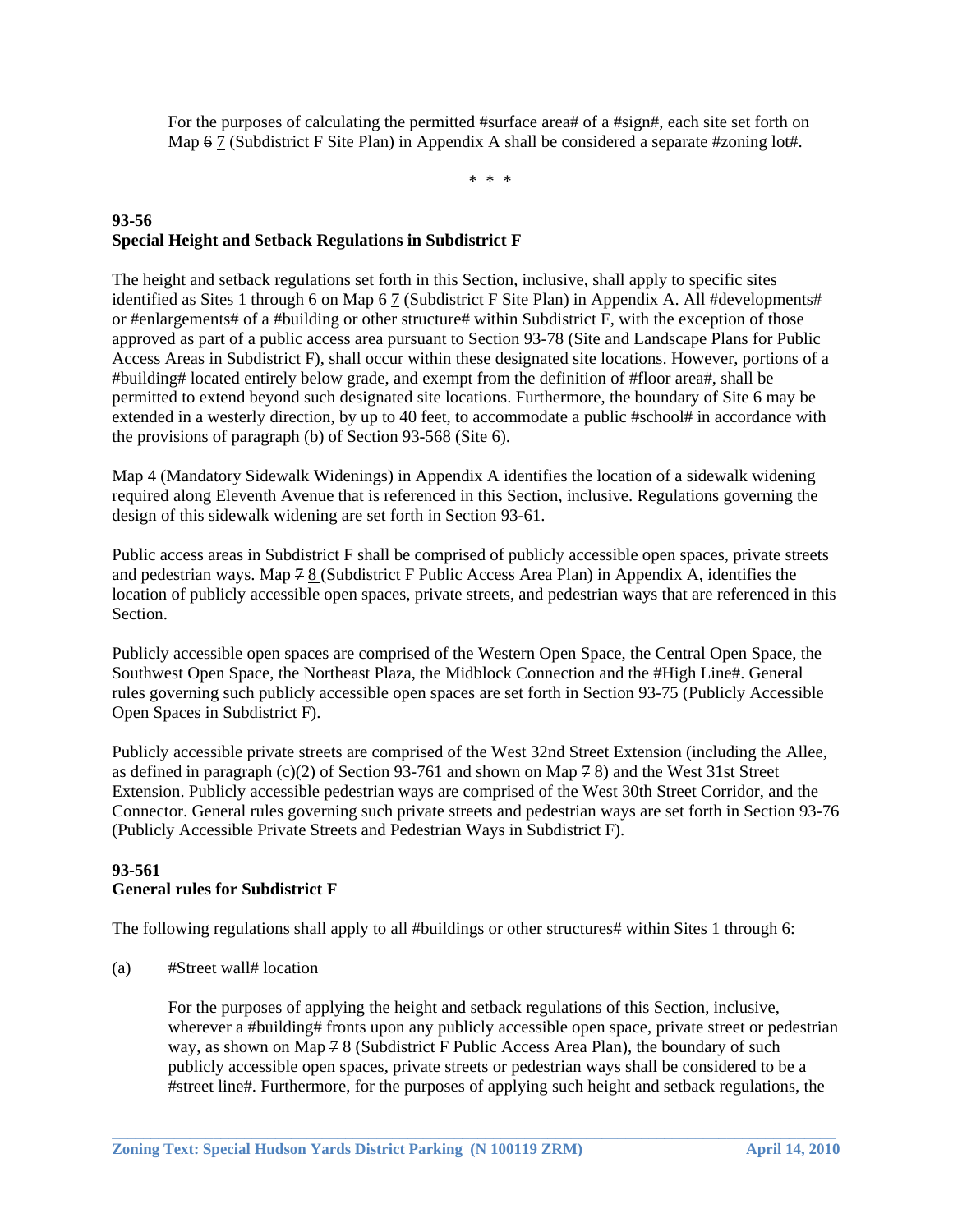sidewalk widening line required along Eleventh Avenue shall be considered the Eleventh Avenue #street line#.

Wherever a #building# on Sites 1, 5 or 6 faces the #High Line#, the #street wall# shall not be located closer than five feet to the edge of the  $#High Line#,$  as shown on Map  $78$ . Such five foot separation shall remain unobstructed, from the level of finished grade adjacent a #building#, to the sky, except as permitted:

\* \* \*

### **93-562 Street wall regulations for certain streets**

The locations of all #street walls# identified in this Section are shown on Map 9 10 (Subdistrict F Mandatory Street Wall Requirements) in Appendix A.

\* \* \*

\* \* \*

**93-565 Site 3** 

#### (c) Maximum length and height

 The maximum horizontal dimension of a tower, measured in any direction, shall not exceed 145 feet. However, if the angle of the tower's maximum horizontal dimension is aligned within 15 degrees of a 45 degree line constructed from either the southwest or northeast corner of the Site 3 rectangle in plan, as shown on Map  $67$  (Subdistrict F Site Plan) in Appendix A, then such maximum horizontal dimension measured in this direction may be increased to 160 feet, provided that the maximum dimension measured perpendicular to such increased dimension does not exceed a length of 120 feet.

\* \* \*

\* \* \*

**93-566 Site 4** 

(c) Towers

\* \* \*

**\_\_\_\_\_\_\_\_\_\_\_\_\_\_\_\_\_\_\_\_\_\_\_\_\_\_\_\_\_\_\_\_\_\_\_\_\_\_\_\_\_\_\_\_\_\_\_\_\_\_\_\_\_\_\_\_\_\_\_\_\_\_\_\_\_\_\_\_\_\_\_\_\_\_\_\_\_\_\_\_\_\_\_\_\_\_\_\_\_\_\_\_\_** 

### (2) Maximum length and height

 For any portion of a tower above 120 feet, the maximum horizontal dimension, measured in any direction, shall not exceed 145 feet. However, if the angle of the tower's maximum horizontal dimension is aligned within 15 degrees of a 45 degree line constructed from either the southwest or northeast corner of the Site 4 rectangle, in plan, as shown on Map 6 7 (Subdistrict F Site Plan) in Appendix A, then such maximum horizontal dimension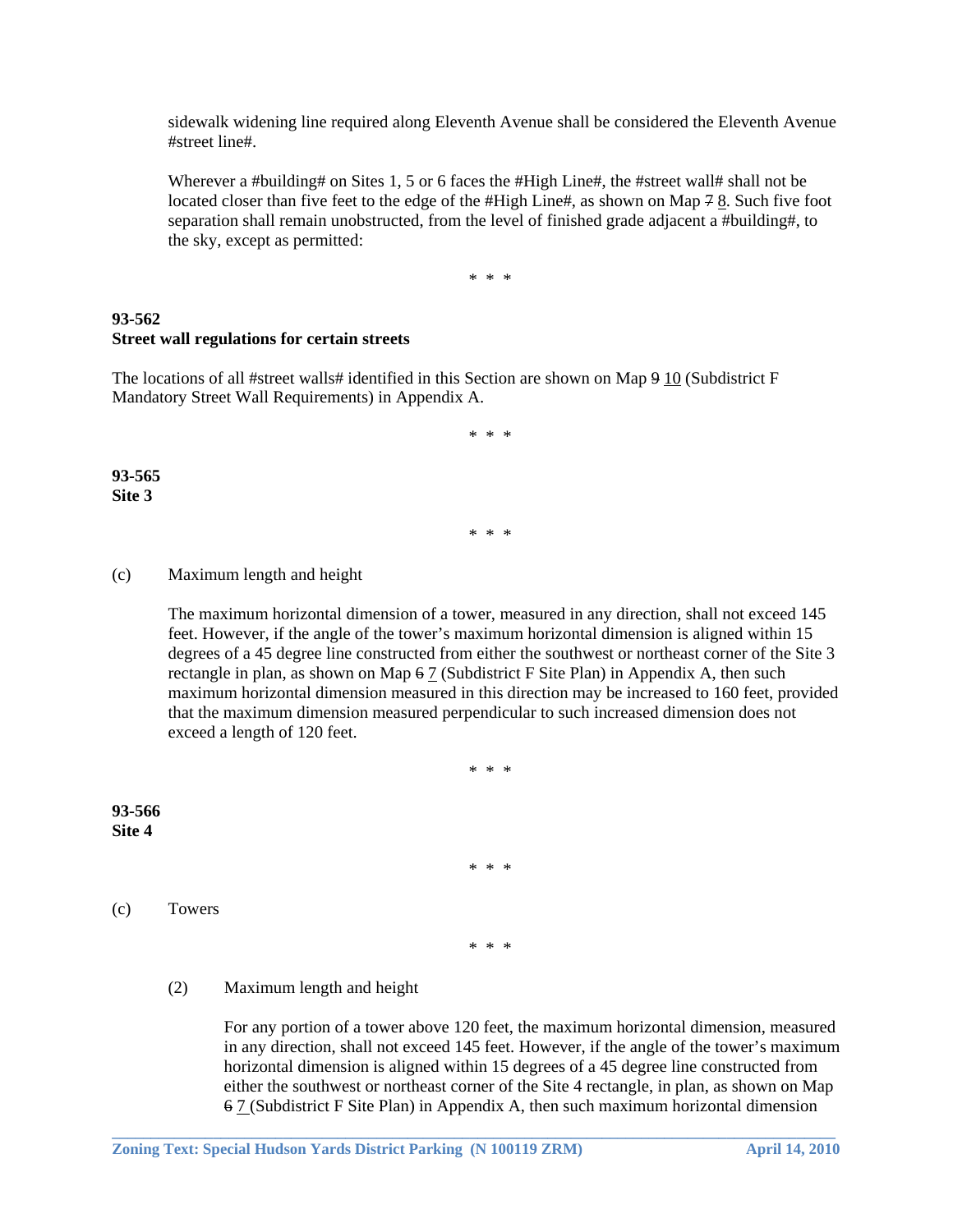measured in this direction may be increased to 160 feet, provided that the maximum dimension measured perpendicular to such increased dimension does not exceed a length of 120 feet.

\* \* \*

### **93-567 Site 5**

All #stories# of a #development# or #enlargement# located wholly or partially above finished grade on Site 5 shall be considered a tower and shall comply with the provisions of this Section.

On Site 5, a #building or other structure# may be located adjacent to and above the #High Line#, provided no portion of such #building# or an associated structural column is located within five feet of the edge of the #High Line# from the level of finished grade to a level of 50 feet above the level of the #High Line bed#, as shown on Map 7 8 (Subdistrict F Public Access Area Plan) in Appendix A.

\* \* \*

(b) Maximum length and height

 At or below a height of 50 feet above the #High Line bed#, if a #building or other structure# is #developed# with portions on both sides of the #High Line#, the minimum horizontal dimension, measured in any direction between such portions shall be 60 feet.

 For that portion of a tower located above a height of 50 feet above the #High Line bed#, the maximum horizontal dimension, measured in any direction, shall not exceed 145 feet. However, if the angle of the tower's maximum horizontal dimension is aligned within 15 degrees of a 45 degree line constructed from either the southwest or northeast corner of the Site 5 rectangle, in plan, as shown on Map  $67$  (Subdistrict F Site Plan) in Appendix A, then such maximum horizontal dimension measured in this direction maybe increased to 160 feet, provided that the maximum dimension measured perpendicular to such increased dimension does not exceed a length of 120 feet. Furthermore, the maximum horizontal dimension for that portion of a tower that spans the #High Line#, measured in any direction, shall not exceed 120 feet.

\* \* \*

**93-568 Site 6** 

\* \* \*

#### (b) Certification to expand Site 6

 The area of Site 6, as shown on Map 6 7 (Subdistrict F Site Plan), may be extended westward by up to 40 feet in order to accommodate a public #school# upon certification of the Chairperson of the City Planning Commission, that:

\* \* \*

**\_\_\_\_\_\_\_\_\_\_\_\_\_\_\_\_\_\_\_\_\_\_\_\_\_\_\_\_\_\_\_\_\_\_\_\_\_\_\_\_\_\_\_\_\_\_\_\_\_\_\_\_\_\_\_\_\_\_\_\_\_\_\_\_\_\_\_\_\_\_\_\_\_\_\_\_\_\_\_\_\_\_\_\_\_\_\_\_\_\_\_\_\_** 

**93-75**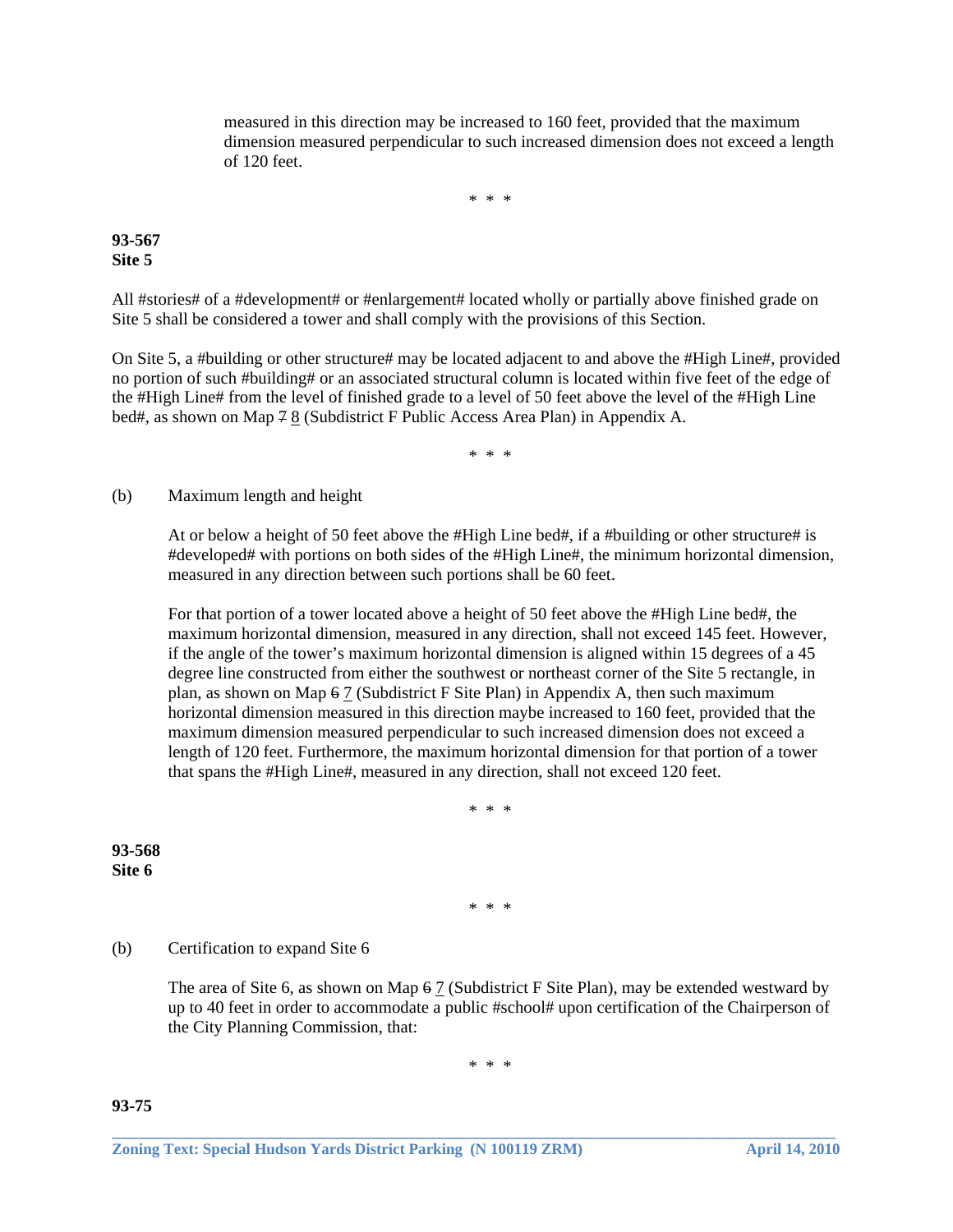### **Publicly Accessible Open Spaces in Subdistrict F**

Public access areas in Subdistrict F shall be comprised of publicly accessible open spaces, private streets and pedestrian ways.

Publicly accessible open spaces are listed in this Section, inclusive. Such publicly accessible open spaces shall be comprised of the Western Open Space, the Central Open Space, the Southwest Open Space, the Northeast Plaza, the Midblock Connection, and the #High Line# as described within this Section, inclusive. Map  $78$  (Subdistrict F Public Access Area Plan) in Appendix A identifies the location of publicly accessible open spaces.

\* \* \*

# **93-751 General requirements for the Western Open Space**

\* \* \*

(b) Location and minimum dimensions

 The Western Open Space shall be located east of the #High Line#, and encompass the area between Sites 1 and 5 as shown on Map  $78$  (Subdistrict F Public Access Area Plan) in Appendix A. The Western Open Space shall have a minimum easterly boundary of 225 feet, as measured from the easterly #street line# of Twelfth Avenue.

(c) Core elements

\* \* \*

(3) Supplemental area

 Any space provided in the Western Open Space which does not meet the criteria for lawn area set forth in paragraph  $(c)(1)$  of this Section or the criteria for the #High Line# connection set forth in paragraph  $(c)(2)$  of this Section shall be designated as supplemental area and shall comply with the requirements set forth in this paragraph,  $(c)(3)$ .

 A minimum of 50 percent of the supplemental area shall be landscaped with soft ground cover, and the remaining 50 percent may be paved. At least one tree shall be provided for every 2,000 square feet of supplemental area. Such trees may be distributed anywhere within the supplemental area.

 A minimum of two unimpeded paved pedestrian accesses, each with a minimum width of 12 feet, shall be provided in the supplemental area. One such pedestrian access shall link the West 32nd Street Extension's Allee, as defined in paragraph (c)(2) of Section 93- 761 and shown on Map  $78$ , to the #High Line#, and the second such pedestrian access shall link the West  $31<sup>st</sup>$  Street Extension to the #High Line#.

\* \* \*

**93-752**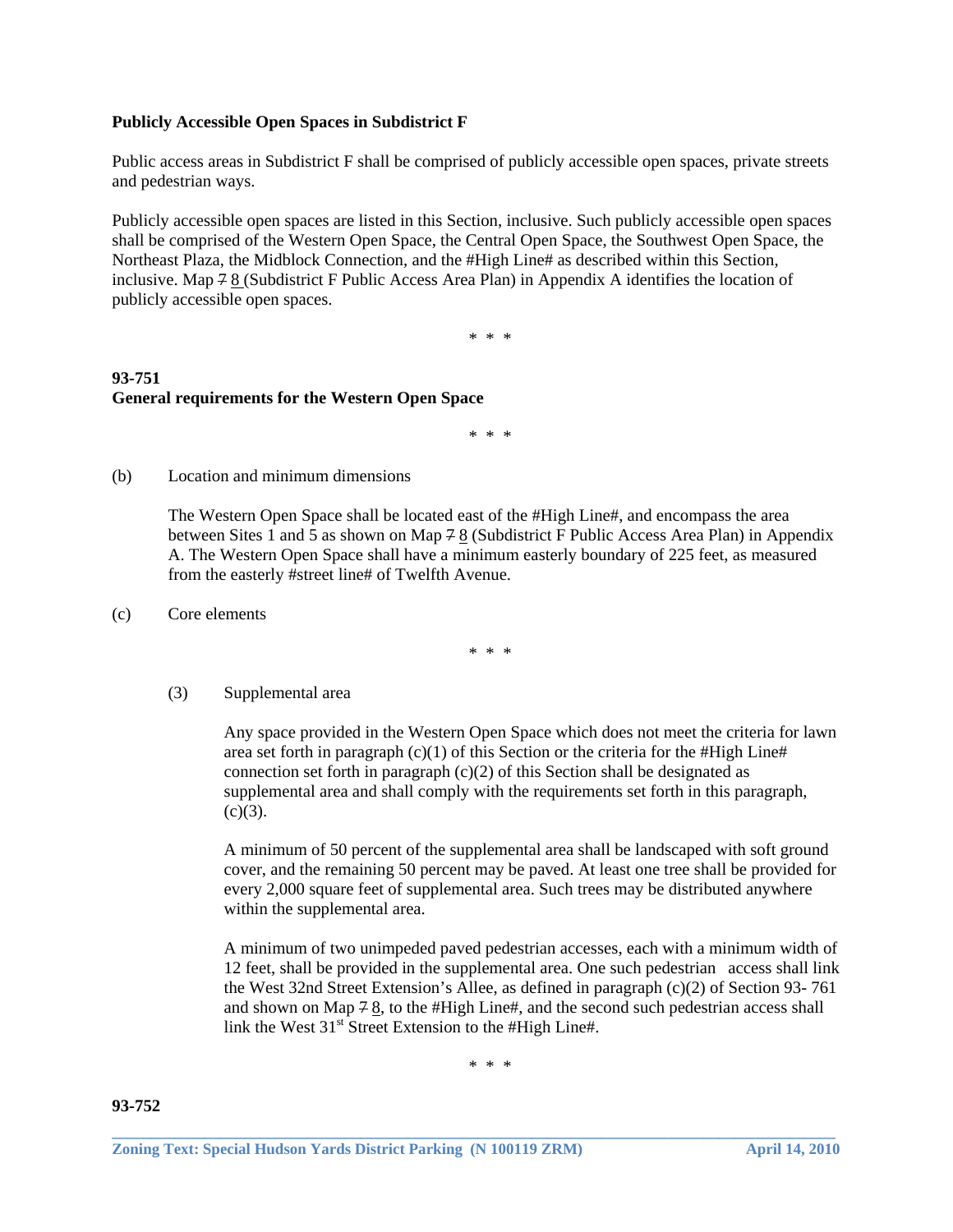#### **General requirements for the Central Open Space**

\* \* \*

(b) Location and dimensions

 The Central Open Space shall be located within the area bounded by the West 32nd Street Extension, the West  $31<sup>st</sup>$  Street Extension, the Connector and Eleventh Avenue, and shall also be comprised of any portion of Sites 3 and 4 that are not covered by #buildings# at the ground level as shown on Map  $78$  (Subdistrict F Public Access Area Plan) in Appendix A.

\* \* \*

# **93-753 General requirements for the Southwest Open Space**

\* \* \*

(b) Location and minimum dimensions

 The Southwest Open Space shall be located within the area bounded by Twelfth Avenue, the Western Open Space, the West 31st Street Extension, Site 6 and West 30th Street, and shall also be comprised of any portion of Site 5 which is not covered by a #building or other structure# at the ground level as shown on Map 7 8 (Subdistrict F Public Access Area Plan) in Appendix A.

\* \* \*

### **93-754 General requirements for the Northeast Plaza**

A publicly accessible open space, (henceforth referred to as the "Northeast Plaza"), shall be provided at the intersection of West 33rd Street and Eleventh Avenue, as shown on Map 7 8 (Subdistrict F Public Access Area Plan) in Appendix A. The area of such space shall be at least 2,600 square feet, and shall have a minimum #street# frontage of 40 feet along each #street#. The Northeast Plaza shall be #developed# in accordance with the standards of a #public plaza#, as set forth in Section 37-70 (PUBLIC PLAZAS), exclusive of the area dimensions set forth in Section 37-712.

#### **93-755 General requirements for the Midblock Connection**

A pedestrian way, (henceforth referred to as the "Midblock Connection"), shall be provided between West 33rd Street and the West 32nd Street Extension, as shown on Map 7 8 (Subdistrict F Public Access Area Plan), in Appendix A.

\* \* \*

# **93-76 Publicly Accessible Private Streets and Pedestrian Ways in Subdistrict F**

Public access areas in Subdistrict F shall be comprised of publicly accessible open spaces, private streets and pedestrian ways.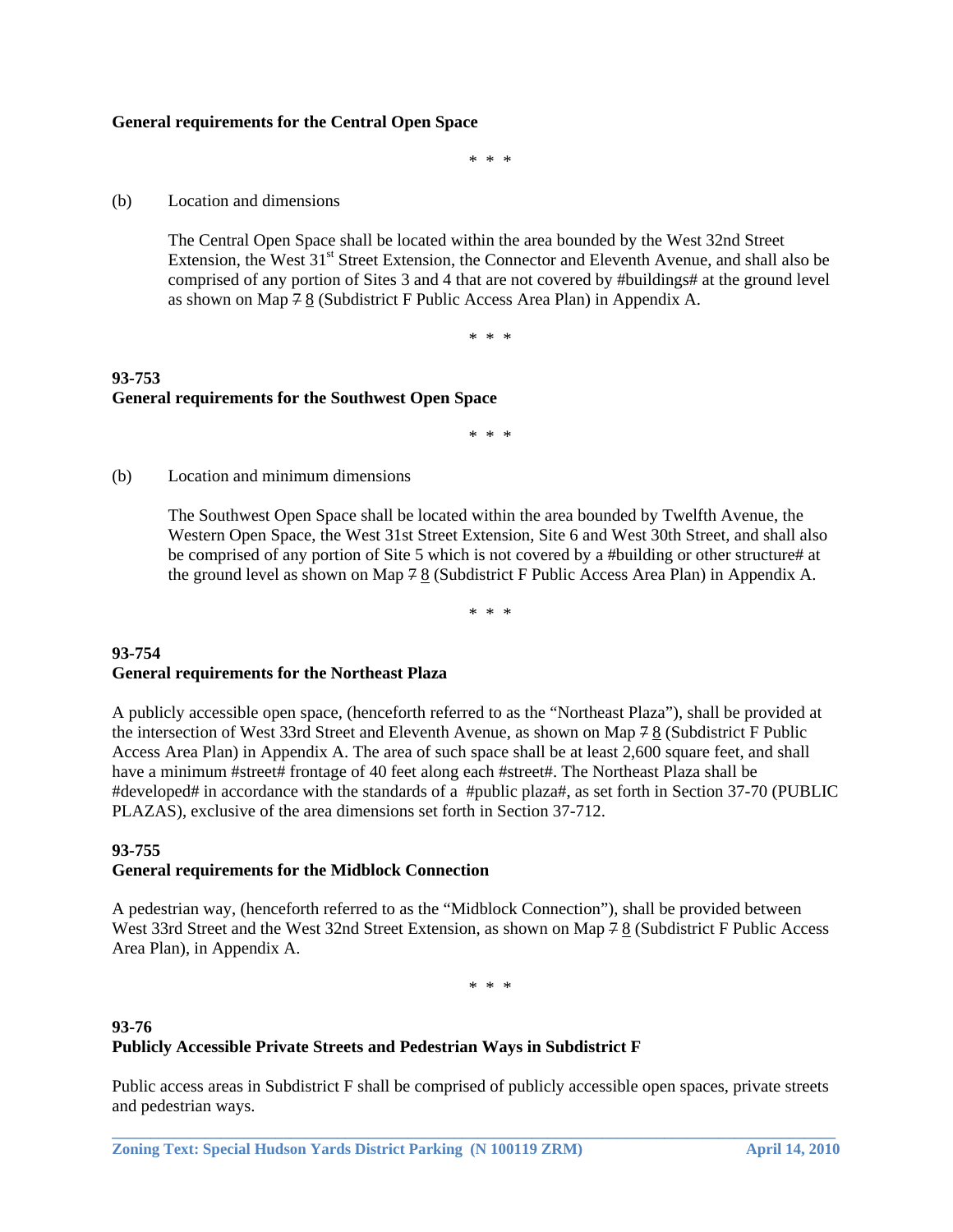Publicly accessible private streets and pedestrian ways shall be provided in Subdistrict F in addition to the publicly accessible open spaces required in Section 93-75. Such private streets and pedestrian ways shall be comprised of the West 31st and West 32nd Street Extensions, the West 30th Street Corridor and the Connector. Map 7 8 (Subdistrict F Public Access Area Plan) in Appendix A of this Chapter identifies the location of these publicly accessible private streets and pedestrian ways.

\* \* \*

### **93-761 General requirements for the West 32nd Street Extension**

\* \* \*

### (a) General purpose

The West 32nd Street Extension is intended to serve the following purposes:

- (1) to serve as the primary publicly accessible pedestrian and vehicular connection to the Western Rail Yard from Eleventh Avenue;
- (2) to provide an experience substantially similar to active public #streets# in other high density, mixed-use districts;
- (3) to provide a unique urban park-like experience for an active public #street# by connecting the Western Open Space and the Eastern Rail Yard plaza with a pedestrian Allee, as defined in paragraph (c)(2) of this Section and shown on Map  $78/$  (Subdistrict F Public Access Area Plan) in Appendix A; and
- (4) to provide a private street with core elements that are substantially similar to the surrounding public #streets#.
- (b) Location and Dimensions

 The West 32nd Street Extension shall have its northerly edge located a minimum of 180 feet and a maximum of 200 feet south of the West 33rd Street #street line#, as shown on Map 7 8, except that a terminus to the West 32nd Street Extension, located west of the Connector shall be permitted to expand beyond the maximum dimensions, provided that such terminus extends to provide a building entrance drive along Site 1, and complies with the provisions set forth in paragraph (e) of Section 93-751 (General requirements for the Western Open Space).

(c) Core Elements

The West 32nd Street Extension shall provide the following core elements:

\* \* \*

**\_\_\_\_\_\_\_\_\_\_\_\_\_\_\_\_\_\_\_\_\_\_\_\_\_\_\_\_\_\_\_\_\_\_\_\_\_\_\_\_\_\_\_\_\_\_\_\_\_\_\_\_\_\_\_\_\_\_\_\_\_\_\_\_\_\_\_\_\_\_\_\_\_\_\_\_\_\_\_\_\_\_\_\_\_\_\_\_\_\_\_\_\_** 

(2) Planting and seating requirements for the southern sidewalk and the Allee

 Two trees shall be planted for every 20 feet of southern curb length of the West 32nd Street Extension between Eleventh Avenue and the Connector. Fractions equal to or greater than one-half resulting from this calculation shall be considered to be one tree.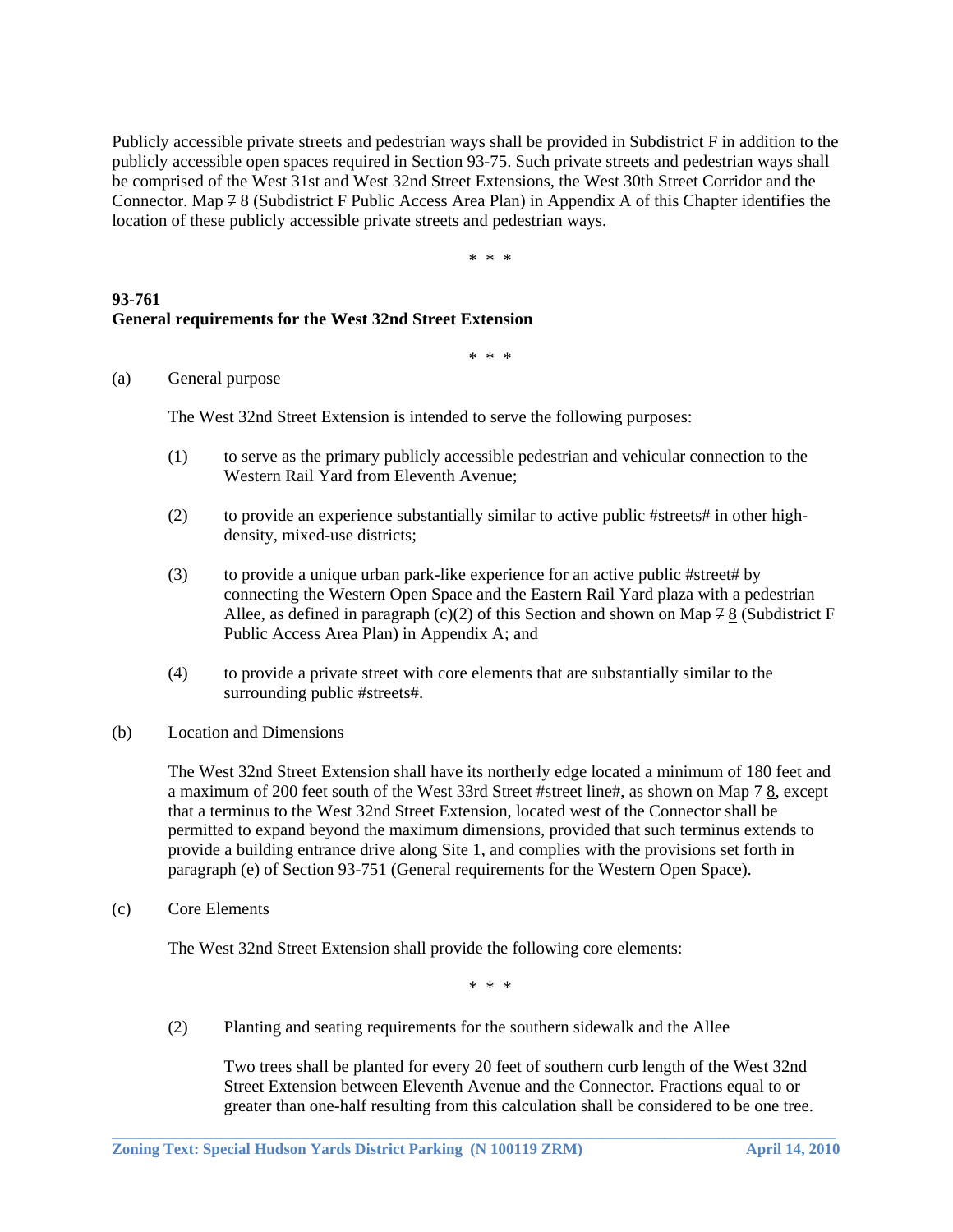Such trees shall be planted at approximately equal intervals along the entire curb length of the West 32nd Street Extension.

 Along the southern sidewalk, trees shall be planted within five feet of the curb and the southern edge of the sidewalk. One row of trees shall be planted within five feet of the curb and a second row of trees shall be planted within five feet of the southern edge of the sidewalk. This double row of tree planting along the southern sidewalk of the West 32nd Street Extension between Eleventh Avenue and the Connector shall henceforth be referred to as the Allee, as shown on Map  $7-8$ . No #development# shall be permitted within 15 feet of the southern edge of the Allee.

 The Allee shall provide a minimum of one linear foot of seating for every 75 square feet of the Allee. A minimum of 50 percent of the required seating shall provide seatbacks.

\* \* \*

### **93-762 General requirements for the West 31st Street Extension**

\* \* \*

(b) Location and dimensions

 The West 31st Street Extension shall have its southerly edge located a minimum of 180 feet and a maximum of 200 feet north of the West 30th Street #street line#, as shown on Map 7 8 (Subdistrict F Public Access Area Plan) in Appendix A, except that a terminus to the West 31st Street Extension, located west of the Connector, shall be permitted to expand beyond the maximum dimensions, provided that such terminus extends to provide a building entrance drive along Site 5, and complies with the provisions set forth in paragraph (d) of Section 93-753 (General requirements for the Southwest Open Space), and/or paragraph (f) of Section 93-754 2 (General requirements for the Northeast Plaza Central Open Space), as applicable.

\* \* \*

# **93-763 General requirements for the West 30th Street Corridor**

\* \* \*

(b) Location and dimensions

 The West 30th Street Corridor shall be located in the area bounded by the #High Line#, Eleventh Avenue, West 30<sup>th</sup> Street and the eastern edge of the Southwest Open Space, as shown on Map 7 8 (Subdistrict F Public Access Area Plan) in Appendix A.

\* \* \*

### **93-764 General requirements for the Connector**

\* \* \*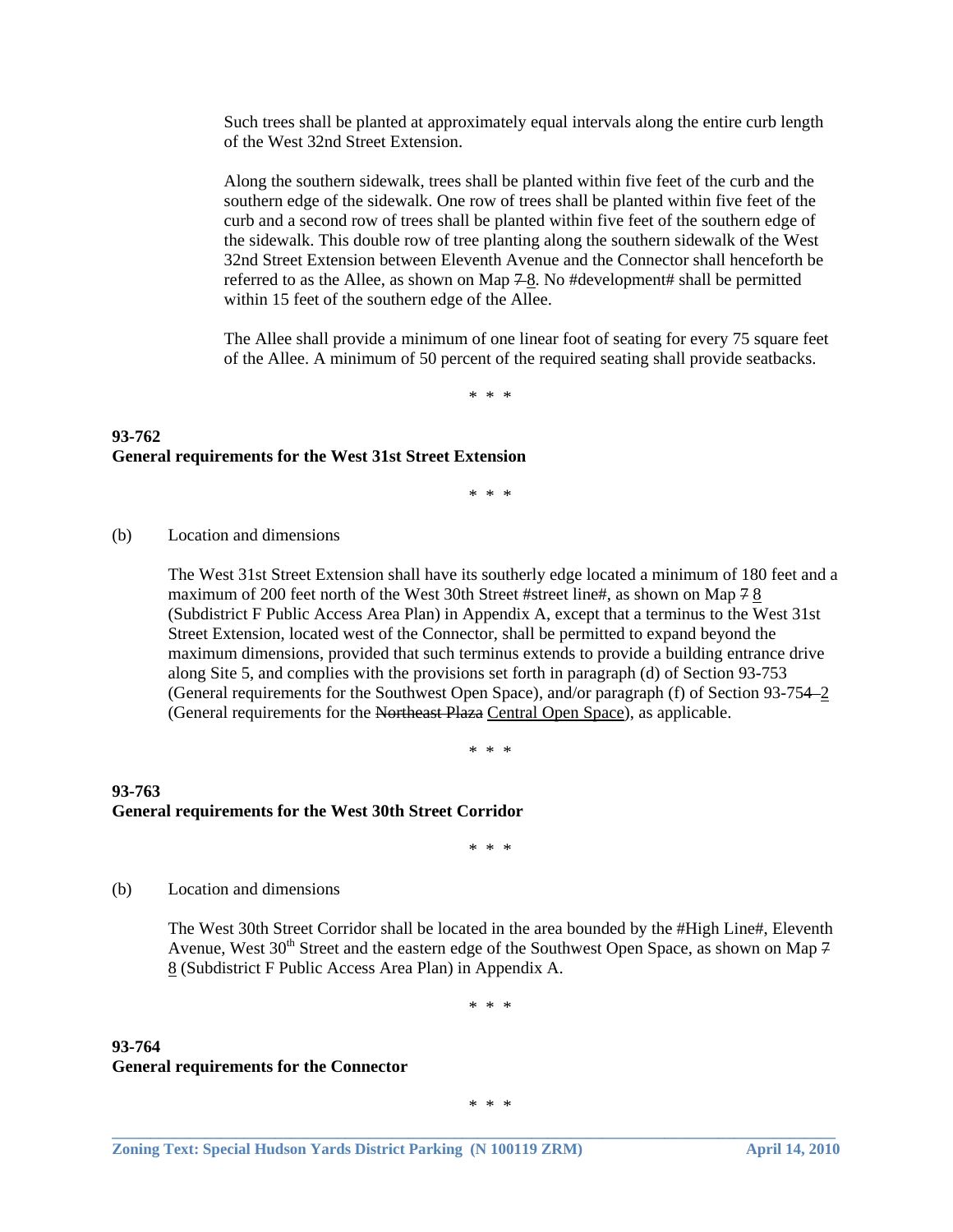(b) Location and dimensions

 The western #street line# of the Connector shall be located a minimum of 225 feet east of the easterly #street line# of Twelfth Avenue, as shown on Map 7 8 (Subdistrict F Public Access Area Plan) in Appendix A.

\* \* \*

# **93-78 Site and Landscape Plans for Public Access Areas in Subdistrict F**

\* \* \*

(e) Where a phase of #development# results in all building sites in Subdistrict F, as shown on Map  $6$ 7 (Subdistrict F Site Plan) in Appendix A, having been #developed# in whole or in part pursuant to the provisions of Section 93-56 (Special Height and Setback Regulations in Subdistrict F), the Department of Buildings shall not issue a certificate of occupancy for the last #building# of such phase unless and until the Chairperson certifies to the Commissioner of Buildings that all public access areas within Subdistrict F are substantially complete, and are open to and useable by the public. However, in the event that the site and landscape plans for the #High Line# open space have not been approved pursuant to paragraph (c) of this Section at the time such last #building# is eligible for a certificate of occupancy, the Department of Buildings shall issue such certificate of occupancy upon certification of the Chairperson that all public access areas other than the #High Line# open space are substantially complete.

\* \* \*

### **93-80 OFF-STREET PARKING REGULATIONS**

In Subdistricts A, B, C, D and E, the regulations governing permitted and required #accessory# off-street parking spaces of Article I, Chapter 3 (Comprehensive Off-Street Parking Regulations in Community Districts 1, 2, 3, 4, 5, 6, 7 and 8 in the Borough of Manhattan and a Portion of Community Districts 1 and 2 in the Borough of Queens) and Article II, Chapter 5; Article III, Chapter 6; and Article IV, Chapter 4 (Accessory Off-Street Parking and Loading Regulations) shall not apply except as set forth in this Section. In lieu thereof, the provisions of this Section, inclusive, shall apply.

In Subdistrict F, the regulations of Article 1, Chapter 3 shall apply.

### **93-81 Definitions**

# **Hudson Yards parking regulations applicability area**

The "Hudson Yards parking regulations applicability area" is comprised of Subdistricts A, B, C, D and E of the #Special Hudson Yards District#, the 42<sup>nd</sup> Street Perimeter Area of the #Special Clinton District# and Area P2 of the #Special Garment Center District#.

**\_\_\_\_\_\_\_\_\_\_\_\_\_\_\_\_\_\_\_\_\_\_\_\_\_\_\_\_\_\_\_\_\_\_\_\_\_\_\_\_\_\_\_\_\_\_\_\_\_\_\_\_\_\_\_\_\_\_\_\_\_\_\_\_\_\_\_\_\_\_\_\_\_\_\_\_\_\_\_\_\_\_\_\_\_\_\_\_\_\_\_\_\_** 

# **Hudson Yards development parking supply**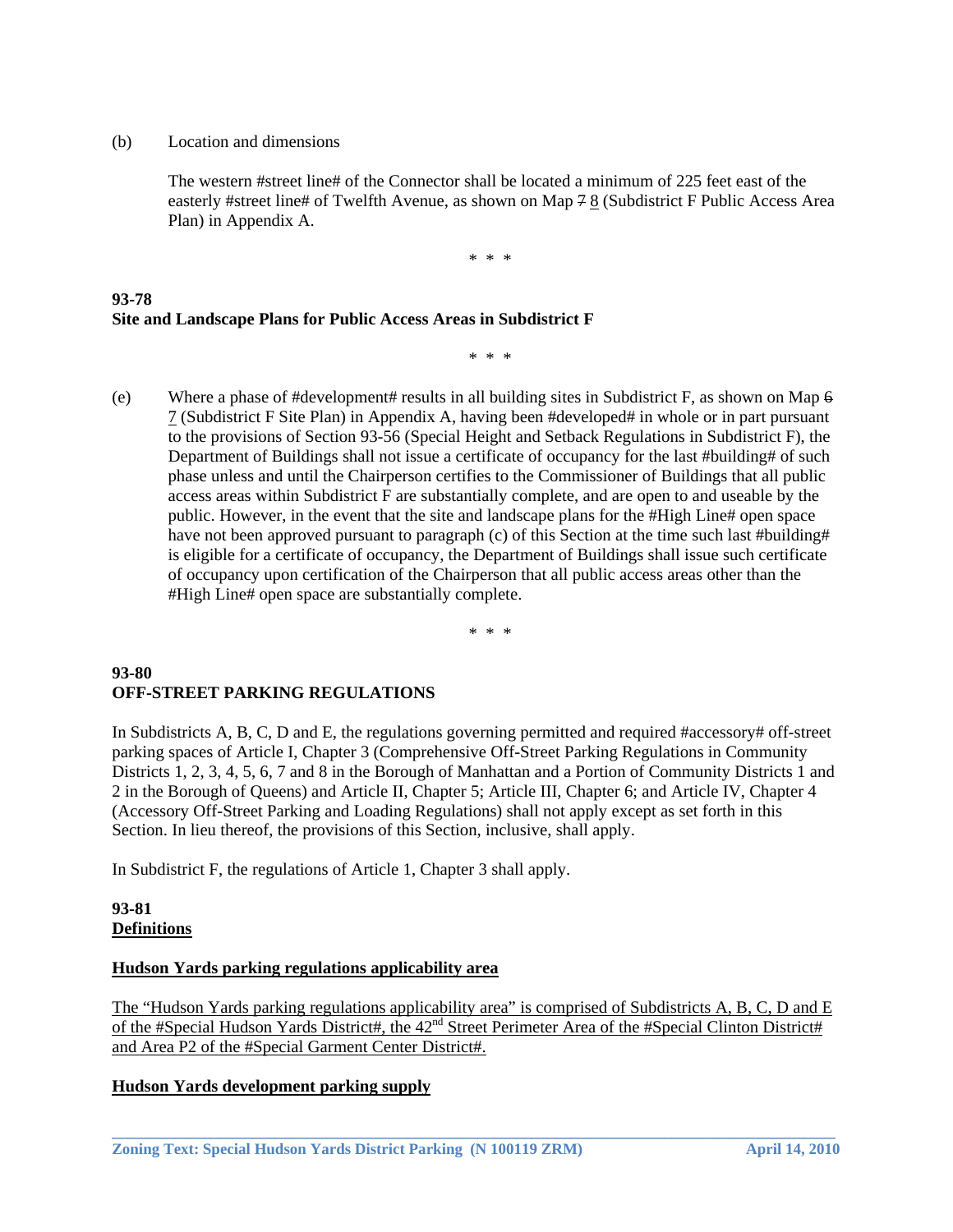The "Hudson Yards development parking supply" shall be the aggregate number of off-street parking spaces in #accessory# individual or #group parking facilities#, #public parking lots# and #public parking garages# in the #Hudson Yards parking regulations applicability area#:

- (a) that have been constructed, pursuant to the as-of-right regulations in effect subsequent to January 19, 2005, and before April 14, 2010, to the extent that such spaces satisfy the ratios of Section 93- 821;
- (b) that have been constructed, pursuant to a City Planning Commission special permit approved subsequent to January 19, 2005, and before April 14, 2010;
- (c) for which the Chairperson has issued a certification, pursuant to Section 93-821, paragraph (e); and
- (d) that have been approved by Board of Standards and Appeals variance, pursuant to Section 72-21 , to the extent that such spaces satisfy the ratios of Section 93-821.

However, all off-street parking on Site 1, as shown on the map of the Special  $42<sup>nd</sup>$  Street Perimeter Area in Appendix A of the #Special Clinton District# (Article IX, Chapter VI), shall be counted towards the #Hudson Yards development parking supply#.

For purposes of this definition, "constructed" shall include any off-#street# parking spaces in #accessory# or #group parking facilities#, #public parking garages# or #public parking lots#, where such #accessory# or #group parking facilities#, #public parking garages# or #public parking lots# were completed on April 14, 2010, under construction on such date with the right to continue construction pursuant to Section 11- 331 or granted a City Planning Commission special permit after January 19, 2005, where such permit had not lapsed as of April 14, 2010.

# **Public parking**

"Public parking" shall be off-street parking that is open to the public during the business day for hourly, daily or other time-defined rental of parking spaces, for which a fee is charged.

# **Reservoir deficit**

The "reservoir deficit" shall be the amount by which the #reservoir surplus# is less than zero.

### **Reservoir parking supply**

The "reservoir parking supply" shall be the sum of:

- (a) all off-street parking spaces lawfully operating as of May 27, 2009, in the #Hudson Yards parking regulations applicability area# as #public parking#; and
- (b) any off-street parking spaces for which a valid building permit had been issued, as of May 27, 2009, and which have been constructed before April 14, 2010.

However, any off-street parking space that satisfies the definition of the #Hudson Yards development parking supply# in this Section shall not be counted as part of the #reservoir parking supply#.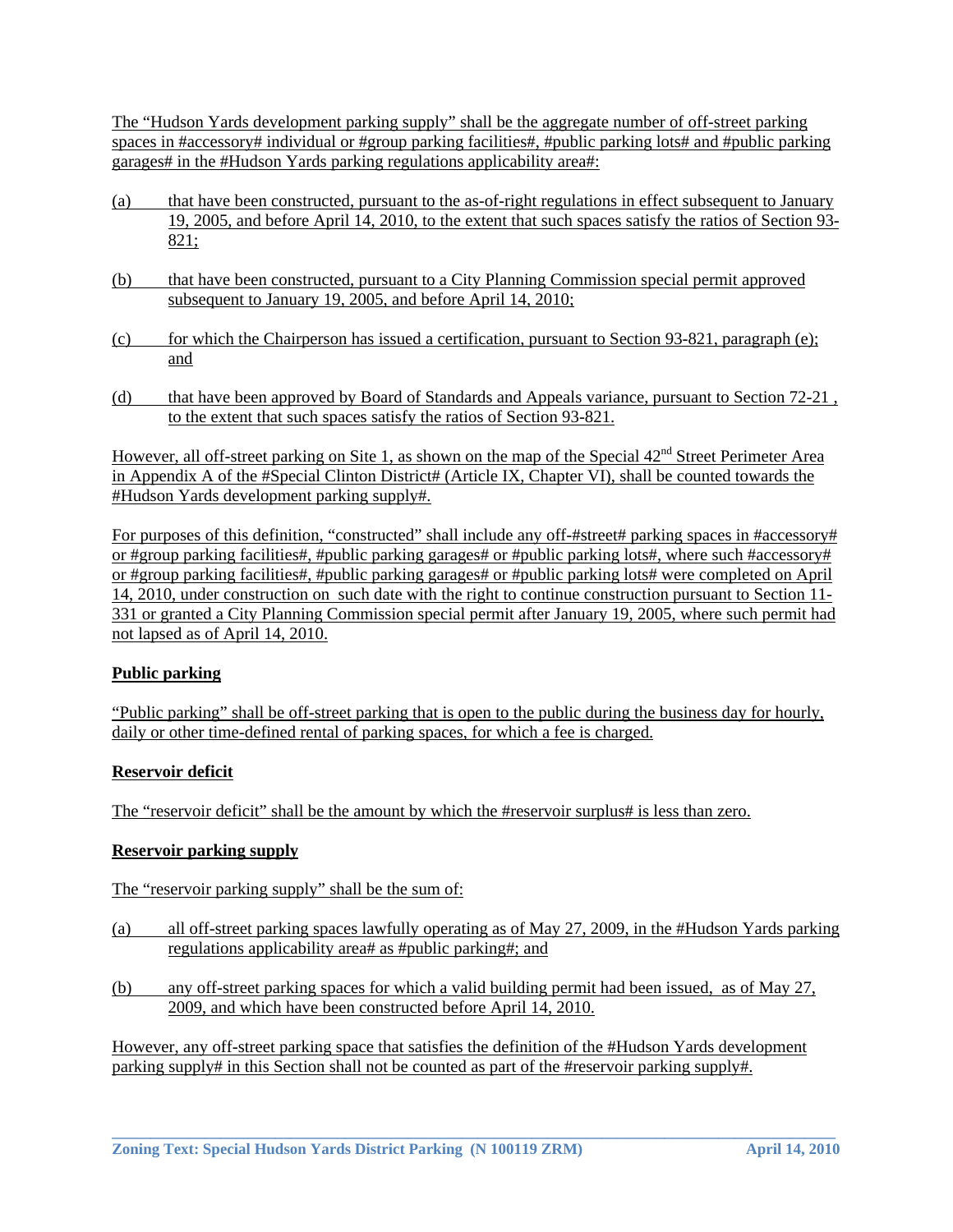For purposes of this definition, "constructed" shall include any off-street parking spaces in #accessory# individual or #group parking facilities#, #public parking garages# or #public parking lots#, where such #accessory# or #group parking facilities#, #public parking garages# or #public parking lots# were either completed on April 14, 2010, or under construction on such date with the right to continue construction pursuant to Section 11-331.

# **Reservoir surplus**

The initial #reservoir surplus# shall be 3,600 off-street parking spaces. The "reservoir surplus" shall be increased by:

- (a) the aggregate number of off-street parking spaces in the #reservoir parking supply# for which a building permit has been issued, pursuant to the as-of-right regulations in effect subsequent to January 19, 2005, and before April 14, 2010;
- (b) the number of off-street parking spaces in the #Hudson Yards parking regulations applicability area# above the ratios permitted in Section 93-821, either certified by the Chairperson pursuant to Sections 93-822, paragraph (c), or by City Planning Commission special permit, pursuant to Section 93-823; and
- (c) the number of off-street parking spaces lawfully added in the #Hudson Yards parking regulations applicability area#, other than those permitted pursuant to Section 93-80, inclusive, except for any increase by Board of Standards and Appeals variance that is counted as part of the #Hudson Yards development parking supply#;

The #reservoir surplus# shall be decreased by:

- (a) the aggregate number of parking spaces counted at any time in the #reservoir parking supply#, that subsequently are:
	- (1) reduced through modification or discontinuance of the applicable Department of Consumer Affairs license or certificate of occupancy or otherwise cease operation permanently; or
	- (2) not constructed in accordance with the applicable building permit, as reflected in a modification of such building permit or the issuance of a certificate of occupancy for a reduced number of spaces; or
- (b) the issuance of a certificate of occupancy for a #development# or #enlargement# providing a smaller number of spaces than allowed, pursuant to Section 93-821, to the extent of the difference between the number of #accessory# off-street parking spaces allowed, and the number provided. However, this paragraph shall not apply to Sites 2, 3, 4 and 5, as shown on Map 6 of Appendix A, and shall apply to no more than 200 #accessory# off-street parking spaces on Site 6 as shown on Map 6.

### **Substantial construction**

"Substantial construction" shall mean the substantial enclosing and glazing of a new #building# or of the #enlarged# portion of an existing #building#.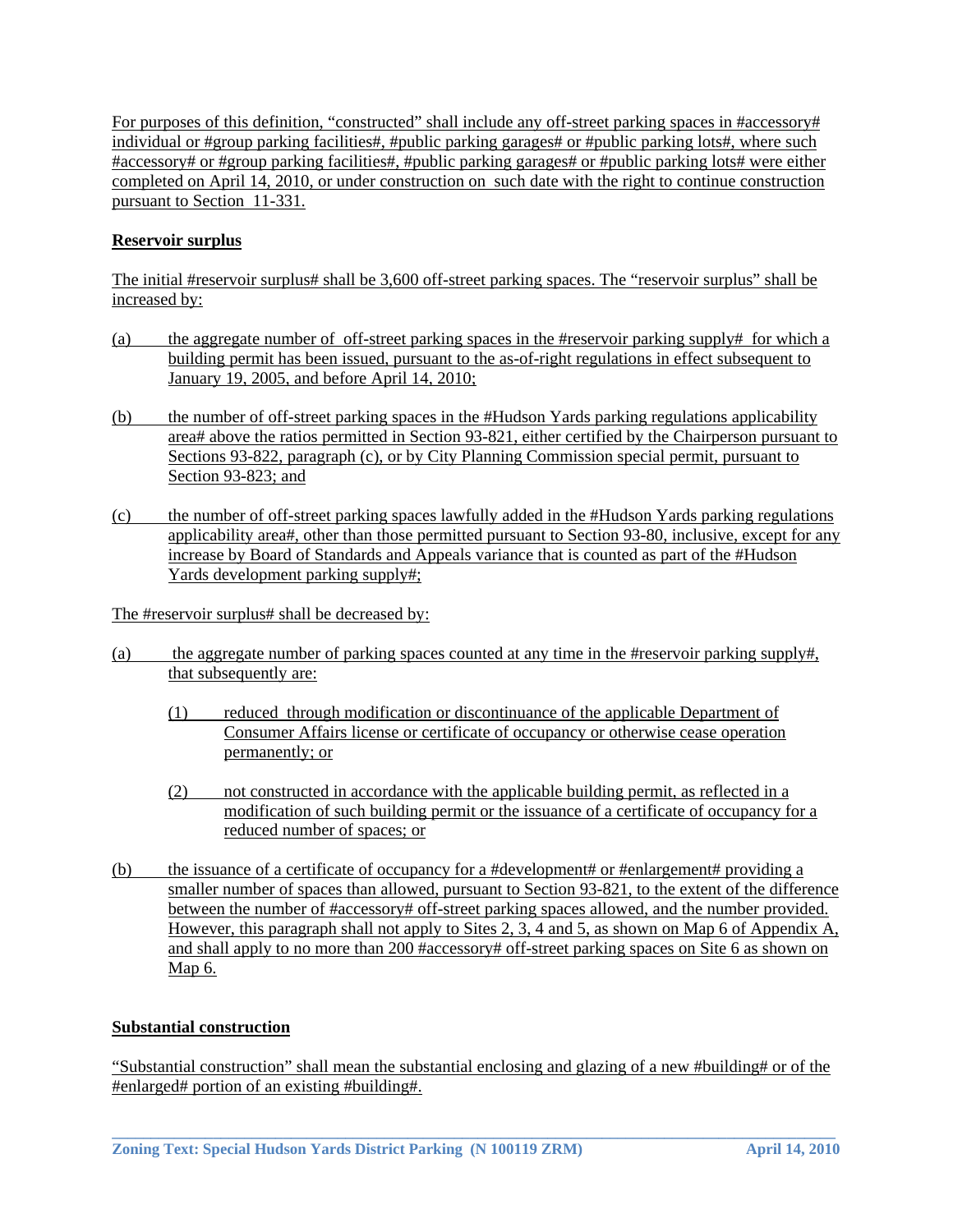### 93-81 **93-82 Required and Permitted Parking**

All #D developments # or #enlargements # on #zoning lots # greater than 15,000 square feet in the #Hudson Yards parking regulations applicability area# may shall provide #accessory# parking spaces in accordance with the provisions of this Section. For #zoning lots# of 15,000 square feet or less, #accessory# parking spaces are permitted up to the maximum number allowed for required spaces as set forth in this Section. The provisions of Sections 36-52 (Size and Location of Spaces) and 36-53 (Location of Access to the Street) shall apply to all permitted #accessory# off-street parking spaces.

# **93-821 Permitted parking when the reservoir surplus is greater than or equal to zero**

When the #reservoir surplus# is greater than or equal to zero, off-street parking spaces may be provided only in accordance with the provisions of this Section.

- (a) Except in the Eastern Rail Yards Subarea  $A1$ ,  $fE$  are #residences#, #accessory# off-street parking spaces shall may be provided for at least not more than 33 30 percent of the total number of #dwelling units#, except that where such #dwelling units# are comprised of #low income floor area#, #moderate income floor area# or #middle income floor area#, as defined in Section 23-911 of this Resolution government-assisted, pursuant to paragraph (e) of Section 25-25, #accessory# off-street parking spaces shall may be provided for at least 25 not more than eight percent of the total number of such #dwelling units#. In all areas, the total number of off-street parking spaces #accessory# to #residences# shall not exceed 40 percent of the total number of #dwelling units#. However, if the total number of #accessory# off-street parking spaces required for such #use# on the #zoning lot# is less than 15, no such spaces shall be required.
- (b) Except in the Eastern Rail Yards Subarea A1, for #commercial# and #community facility uses#, a minimum of 0.30 #accessory# off-street parking spaces shall be provided for each 1,000 square feet of #floor area#, and not more than 0.325 off-street parking spaces shall be provided for every 1,000 square feet of #floor area#. However, if the total number of #accessory# off-street parking spaces required for such #uses# on the #zoning lot# is less than 40, no such spaces shall be required. No parking shall be required for houses of worship or #schools#.
- (c) Except in the Eastern Rail Yards Subarea A1, the required and permitted amounts of #accessory# off-street parking spaces shall be determined separately for #residential#, #commercial# and #community facility uses#.
- (b) For Use Group 5 #transient hotels#, the provisions of Section 13-131 shall apply with respect to the number of permitted #accessory# off-street parking spaces, provided that the number of such spaces does not exceed 0.16 for every 1,000 square feet of #floor area#.
- (c) For Use Group 6B offices, not more than 0.16 #accessory# off-street parking spaces may be provided for every 1,000 square feet of #floor area#.
- (d) In the Eastern Rail Yard Subarea A1, no  $\frac{H}{2}$  are essent to the street parking shall be required paragraphs (a) through (c) of this Section shall not apply, and any #accessory# off-street parking shall comply with the provisions of this paragraph, (d).

**\_\_\_\_\_\_\_\_\_\_\_\_\_\_\_\_\_\_\_\_\_\_\_\_\_\_\_\_\_\_\_\_\_\_\_\_\_\_\_\_\_\_\_\_\_\_\_\_\_\_\_\_\_\_\_\_\_\_\_\_\_\_\_\_\_\_\_\_\_\_\_\_\_\_\_\_\_\_\_\_\_\_\_\_\_\_\_\_\_\_\_\_\_** 

(1) For #residences#, #accessory# off-street parking spaces may be provided for not more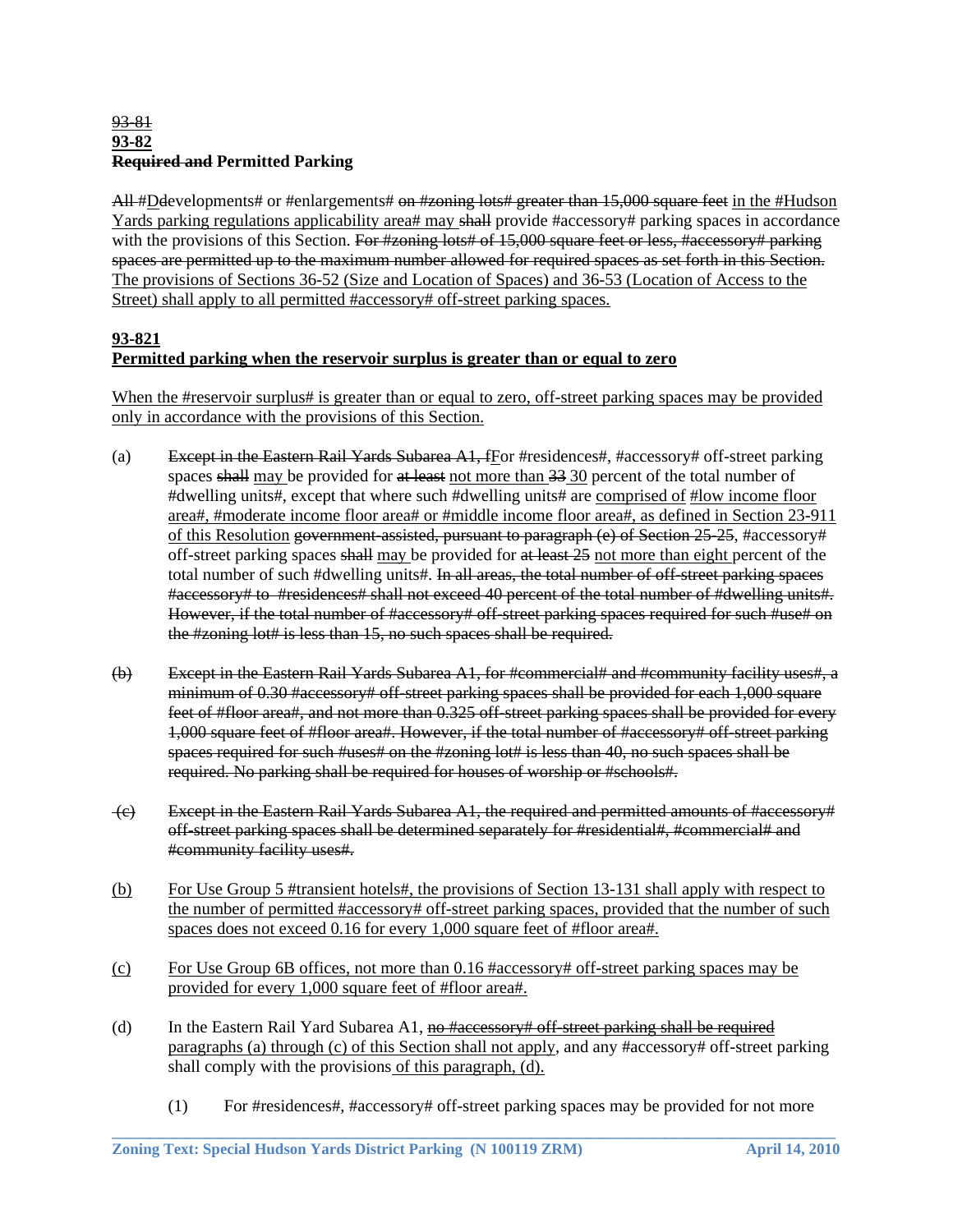than 40 percent of the total number of #dwelling units#.

- (2) For #commercial# and #community facility uses#, not more than  $0.325$  #accessory# offstreet parking spaces may be provided for every 1,000 square feet of #floor area#, provided that in no event shall the number of off-street parking spaces #accessory# to #commercial# or #community facility uses# exceed 350 spaces.
- (3) In no event shall the total number of #accessory# off-street parking spaces for all *#*uses# exceed 1,000.
- (e) The provisions of Sections 36-52 (Size and Location of Spaces) and 36-53 (Location of Access to the Street) shall apply to all permitted or required #accessory# off-street parking spaces.

 The Department of Buildings shall not issue a building permit for any #accessory# off-street parking pursuant to paragraphs (a) through (c) of this Section unless the Chairperson has certified that:

- (1) The sum of the following is less than or equal to 5,084 spaces:
	- (i) the #reservoir surplus# or zero;
	- (ii) the #Hudson Yards development parking supply#; and
	- (iii) the number of spaces proposed to be added by the #development# or #enlargement# for which certification is sought; and
- (2) The sum of the following is less than or equal to 5,905 spaces:
	- (i) all off-street parking spaces in the #Hudson Yards parking applicability area# that have been categorized, in accordance with the definition in Section 93-81, as part of the #reservoir parking supply#, less any such off-street parking spaces that have been categorized as decreasing the #reservoir surplus# in accordance with paragraph (a) of the second part of the definition of #reservoir surplus# in Section 93-81;
	- (ii) all off-street parking spaces in the #Hudson Yards parking applicability area# that have been categorized as increasing the #reservoir surplus# in accordance with paragraphs (b) and (c) of the first part of the definition of #reservoir surplus# in Section 93-81;
	- (iii) the #Hudson Yards Development Parking Supply#; and
	- (iv) the number of spaces proposed to be added by the #development# or #enlargement# for which certification is sought.
- (3) Notwithstanding paragraphs (e) (1) and (2) of this Section, if the Chairperson determines that final certificates of occupancy have been issued by the Department of Buildings for all #buildings# shown in the site plan for the Eastern Rail Yards Subarea A1 as required by the provisions of Section 93-70, and that upon the completion of all such #buildings#, fewer than 1,000 #accessory# off-street parking spaces have been provided in such subarea, any difference between the number of #accessory# off-street parking spaces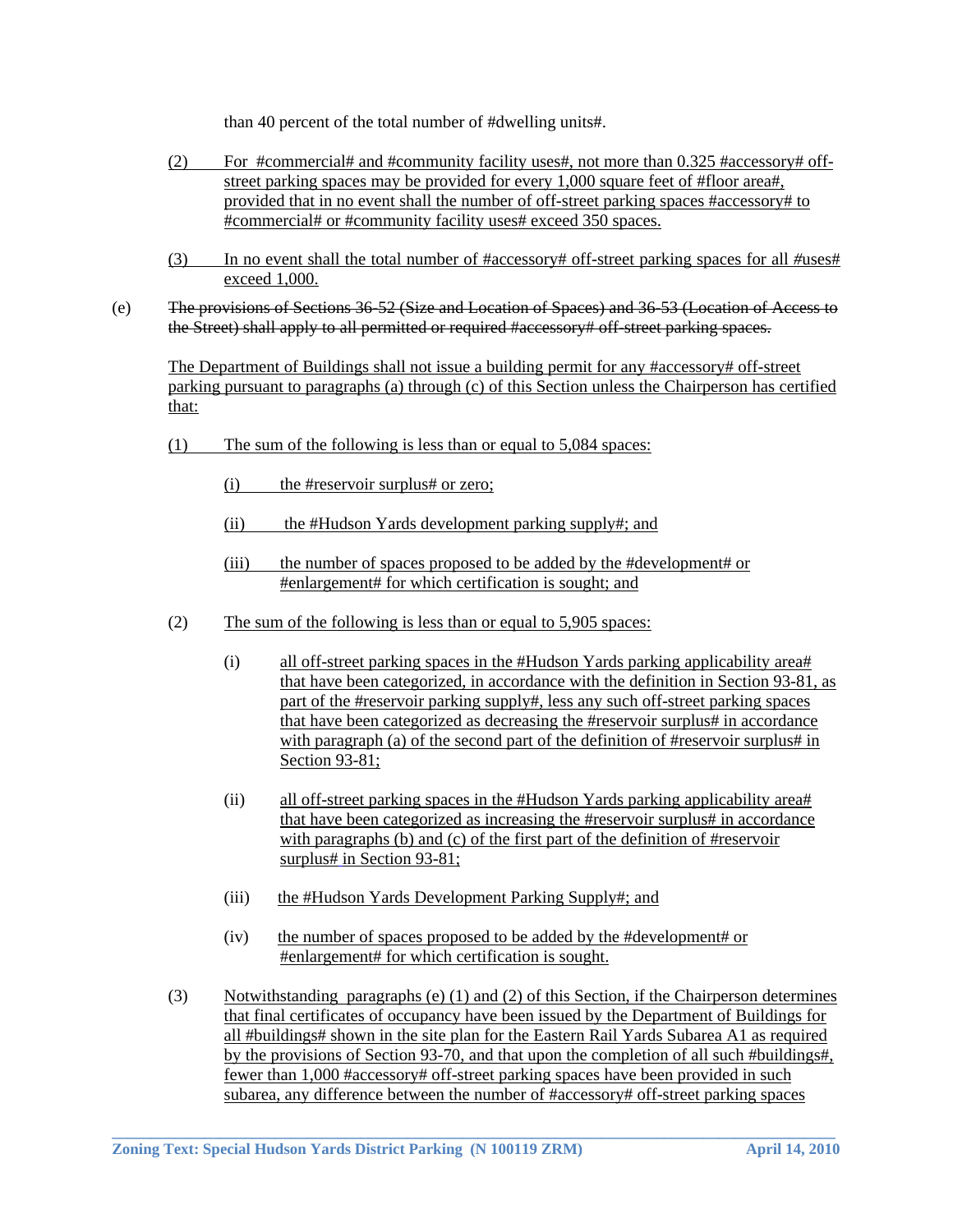provided in the Eastern Rail Yards Subarea A1, and 1,000, may be added to the limits of 5,084 and 5,905 spaces set forth in paragraphs (e) (1) and (e)(2), respectively.

(4) Any certification granted by the Chairperson, pursuant to this Section, shall lapse after two years if #substantial construction# of the new #building# or of the #enlarged# portion of an existing #building#, which includes the subject #accessory# off-street parking spaces, has not occurred. In making a certification pursuant to this Section, the Chairperson shall not consider any prior certification or any special permit that has lapsed in accordance with the provisions of this Resolution.

# **93-822 Permitted parking when a reservoir deficit exists**

When a #reservoir deficit# exists, additional off-street parking spaces may be provided in accordance with the provisions of this Section. However, this Section shall not apply in the Eastern Rail Yard Subarea A1.

- (a) The number of permitted #accessory# off-street parking spaces for Use Group 5 hotels may exceed 0.16 for every 1,000 square feet of #floor area#, up to the number permitted by Section 13-131.
- (b) The number of permitted #accessory# off-street parking spaces for Use Group 6B offices may be increased by up to 33 percent of the number permitted pursuant to Section 93-821, paragraph (b).
- (c) The Department of Buildings shall not issue a building permit for any additional #accessory# offstreet parking spaces permitted pursuant to this Section unless the Chairperson has certified that:
- (1) a #reservoir deficit# exists;
- (2) the number of #accessory# off-street parking spaces in excess of the number permitted by Section 93-821, proposed to be added by the #development# or #enlargement# for which certification is sought, does not exceed such #reservoir deficit#; and
	- (3) such additional #accessory# off-street parking spaces, when added to the sum of the parking spaces specified in paragraphs  $(e)(2)(i)$ ,  $(e)(2)(ii)$  and  $(e)(2)(iii)$  of Section 93-821 does not exceed 5,905 spaces, except insofar as the limit of 5,905 spaces set forth in paragraph  $(e)(2)$  has been adjusted pursuant to the provisions of paragraph  $(e)(3)$  of Section 93-821.
- (d) Any certification granted by the Chairperson pursuant to this Section shall lapse after two years if #substantial construction# of the new #building# or of the #enlarged# portion of an existing #building#, which includes the subject #accessory# off-street parking spaces, has not occurred. In making a certification pursuant to this Section, the Chairperson shall not consider any prior certification or any special permit that has lapsed in accordance with the provisions of this Resolution.

# **93-823 Parking permitted by special permit**

When a #reservoir deficit# exists, the City Planning Commission may allow, by special permit, Use Group 6B offices to exceed the number of #accessory# off-street parking spaces permitted by Section 93-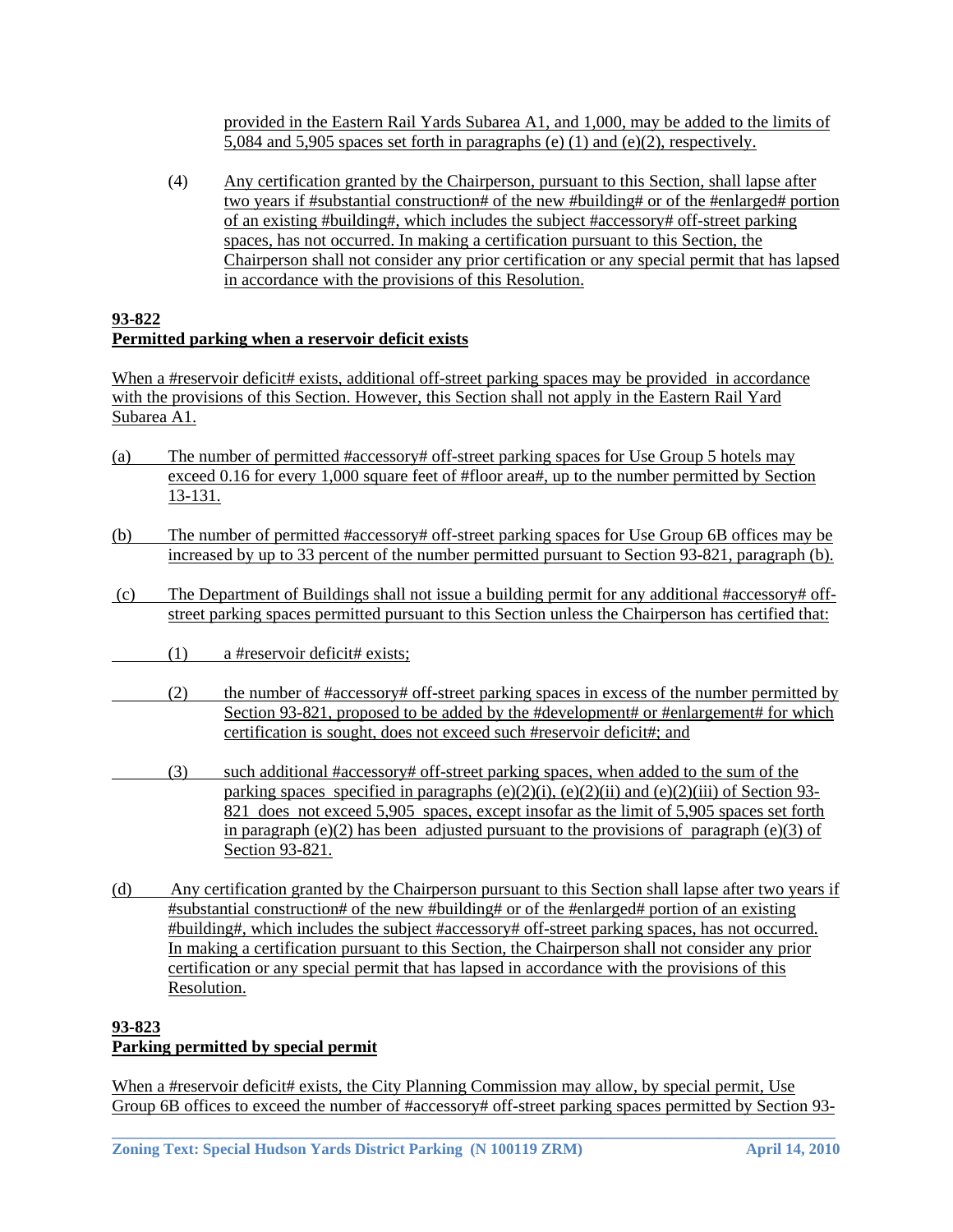822, in accordance with the provisions of Section 13-561, except that finding (a) of Section 13-561 shall not apply. In addition, the Commission shall find that the number of #accessory# off-street parking spaces in excess of the number permitted by Section 93-821, proposed to be added by the #development# or #enlargement# that is the subject of the application under review, does not exceed the #reservoir deficit#; and that such additional #accessory# off-street parking spaces, when added to the sum of the parking spaces specified in paragraphs (e)(2)(i), (e)(2)(ii) and (e)(2)(iii) of Section 93-821 does not exceed 5,905 spaces, except insofar as the limit of 5,905 spaces set forth in paragraph (e)(2) has been adjusted pursuant to the provisions of paragraph (e)(3) of Section 93-821. In making such finding, the Commission shall not consider any prior certification or any special permit that has lapsed in accordance with the provisions of this Resolution.

# **93-824 Publication of data**

The Department of City Planning shall make available, in a form easily accessed by the public, regularly updated calculations of the current #Hudson Yards development parking supply#, #reservoir parking supply#, spaces described in paragraphs  $(e)(2)(i)$  and  $(e)(2)(ii)$  of Section 93-821, and #reservoir surplus# or #reservoir deficit#, as applicable.

# 93-82 **93-83 Use and Location of Parking Facilities**

The provisions of this Section shall apply to all off-street parking spaces within the #Special Hudson Yards District#.

- (a) All off-street parking spaces #accessory# to #residences# shall be used exclusively by the occupants of such #residences#. Except in the Eastern Rail Yard Subarea A1, aAll #accessory# off-street parking spaces #accessory# to Use Group 5 #transient hotels# and Use Group 6B offices may be made available for public use. However, any such space shall be made available to the occupant of a #residence# to which it is #accessory# within 30 days after written request therefore is made to the landlord. Furthermore, if #accessory# and public parking spaces are provided on the same #zoning lot#, all such spaces shall be located within the same parking facility. However, such regulations are modified in the following areas:
	- (1) in C1-7A Districts and in C2-5 Districts mapped within R8A Districts, all #accessory# off-street parking spaces shall be used exclusively by the occupants of the #residential development#, #enlargement# or conversion. Where a parking facility is located partially within a C2-5 District mapped within an R8A District and partially within another district, all such #accessory# off-street parking spaces may be made available for public use provided more than half of the floor space of the parking facility is located outside the C2-5 District mapped within an R8A District; or
	- $(2)$  in the Eastern Rail Yards Subarea A1, any #accessory# parking spaces shall be exclusively for #uses# located in the Subarea.
- (b) All #accessory# off-street parking spaces may be provided within parking facilities on #zoning lots# other than the same #zoning lot# as the #uses# to which they are #accessory#, provided: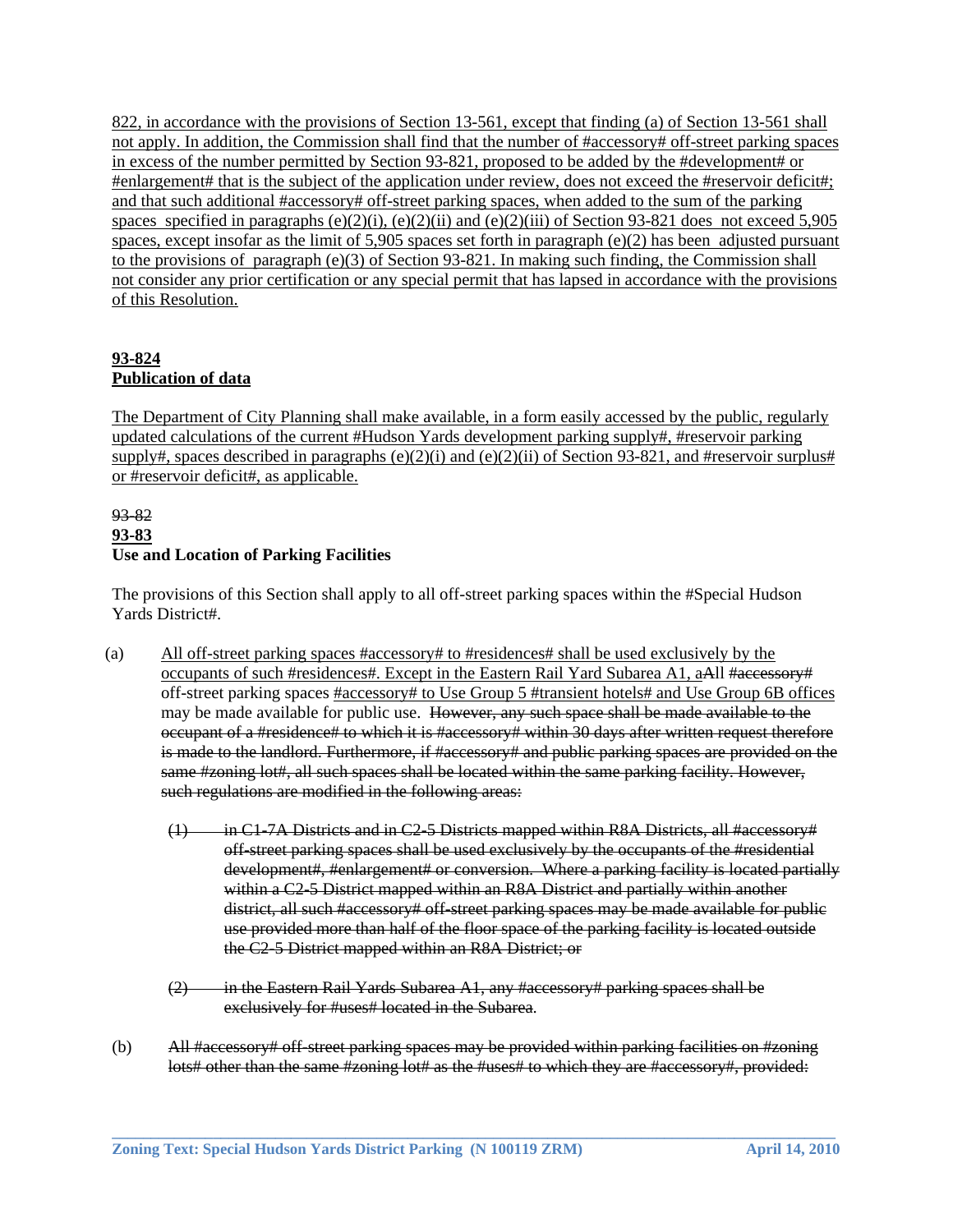- (1) such parking facilities are located within a C2-8 or C6-4 District within the #Special Hudson Yards District#, or within the 42nd Street Perimeter Area of the #Special Clinton District# or within Area P-2 of the #Special Garment Center District#;
- $(2)$  the off-street parking space within such facility is counted only once in meeting the parking requirements for a specific #zoning lot#; and
- (3) the number of parking spaces within such facility shall not exceed the combined maximum number of spaces permitted on each #zoning lot# using such facility, less the number of any spaces provided on such #zoning lots#. The provisions of Section 13-141 (Location of accessory off-street parking spaces), inclusive, shall apply.
- (cb) All off-street parking spaces shall be located within facilities that, except for entrances and exits, are:
	- (1) entirely below the level of any #street# or publicly accessible open area upon which such facility, or portion thereof, fronts; or
	- (2) located, at every level above-grade, behind commercial, community facility or #residential floor area# so that no portion of such parking facility is visible from adjoining #streets# or publicly accessible open areas.

#### **93-82 31 Authorization for above-grade parking**

The City Planning Commission may authorize parking facilities that do not comply with the provisions of paragraph (c) of Section 93-823 (Use and Location of Parking Facilities) and may authorize floor space used for parking and located above a height of 23 feet to be exempt from the definition of #floor area#, provided that:

- (a) below-grade parking has been provided to the fullest extent feasible, and such above-grade facility is necessary due to subsurface conditions such as the presence of bedrock, railroad rightsof-way or other conditions that impose practical difficulties for the construction of below-grade parking facilities;
- (b) the scale of the parking facility is compatible with the scale of #buildings# in the surrounding area;
- (c) the materials and articulation of the #street wall# of the parking facility is compatible with #buildings# in the surrounding area;
- (d) the ground floor level of such parking facilities that front upon #streets# is occupied by #commercial#, #community facility# or #residential uses# that activate all such adjoining #streets#, except at the entrances and exits to the parking facility. Where site planning constraints make such #uses# infeasible, the parking facility shall be screened from adjoining #streets# or public access areas with a densely planted buffer strip at least 10 feet deep. Where such screening is not desirable, such ground floor wall of the parking facility shall be articulated in a manner that provides visual interest;
- (e) any floor space above the ground floor level utilized for parking is located, to the greatest extent feasible, behind #commercial#, #community facility# or #residential floor area# so as to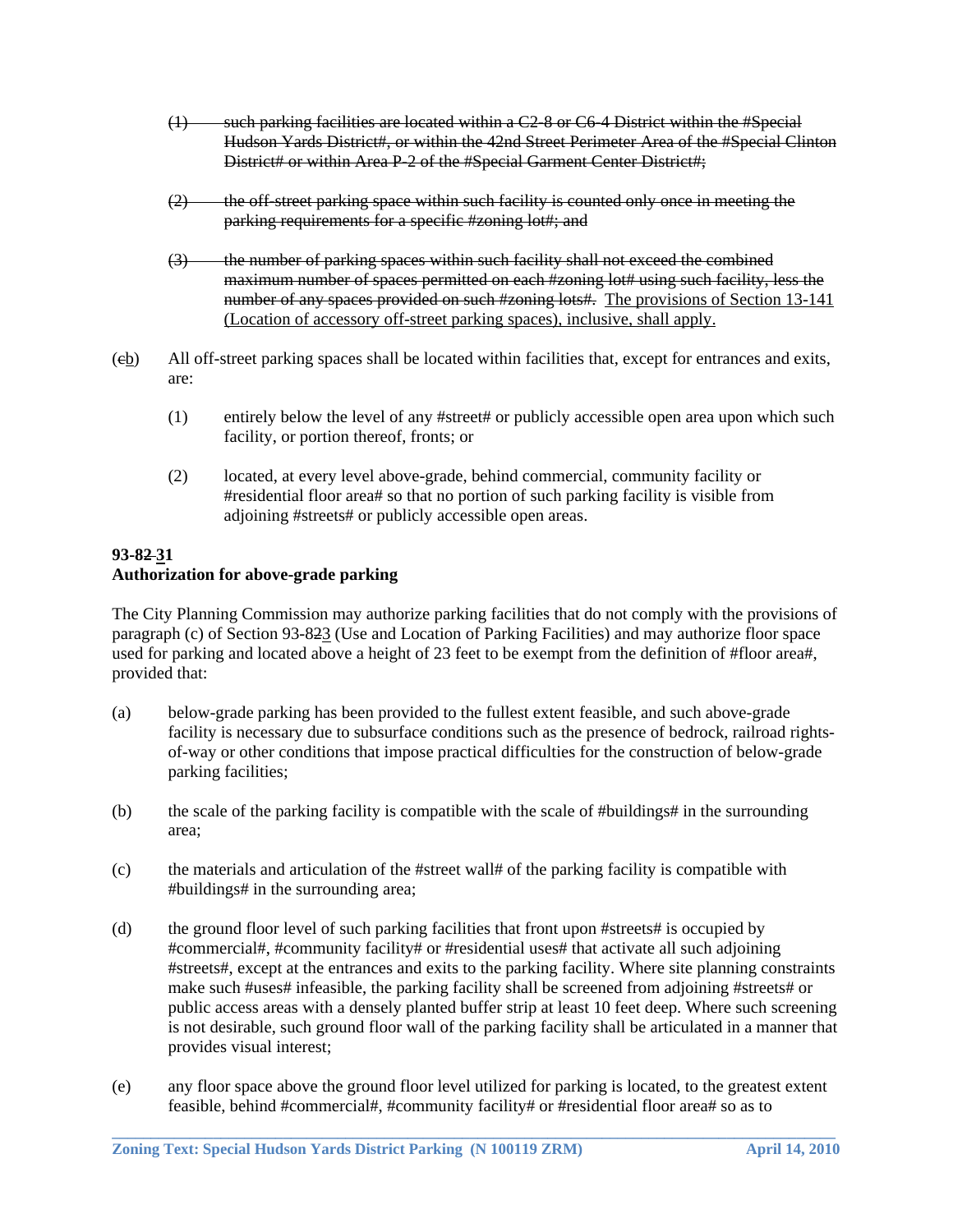minimize the visibility of the parking facility from adjoining #streets# or public access areas. Any exterior wall of the parking facility visible from an adjoining #street# or public access area shall be articulated in a manner that is compatible with #buildings# in the surrounding area;

- (f) for portions of parking facilities that are visible from #streets#, publicly accessible open areas or nearby properties, interior lighting and vehicular headlights are shielded to minimize glare on such #streets#, public access areas or properties; and
- (g) the location of vehicular entrances and exits will not unduly inhibit surface traffic and pedestrian flow.

The Commission may prescribe appropriate conditions and safeguards to minimize adverse effects on the character of the surrounding area.

**93-83 93-84 Curb Cut Restrictions** 

\* \* \*

**93-831 93-841 Curb cut restrictions in the Large-Scale Plan Subdistrict A** 

\* \* \*

**93-832 93-842 Curb cut restrictions in the Farley Corridor Subdistrict B** 

**\* \* \*** 

**93-84 93-85 Authorization for Additional Curb Cuts** 

**\* \* \*** 

**Appendix A Special Hudson Yards District**

\* \* \*

**\_\_\_\_\_\_\_\_\_\_\_\_\_\_\_\_\_\_\_\_\_\_\_\_\_\_\_\_\_\_\_\_\_\_\_\_\_\_\_\_\_\_\_\_\_\_\_\_\_\_\_\_\_\_\_\_\_\_\_\_\_\_\_\_\_\_\_\_\_\_\_\_\_\_\_\_\_\_\_\_\_\_\_\_\_\_\_\_\_\_\_\_\_** 

Map 6 – Sites Where Special Parking Regulations Apply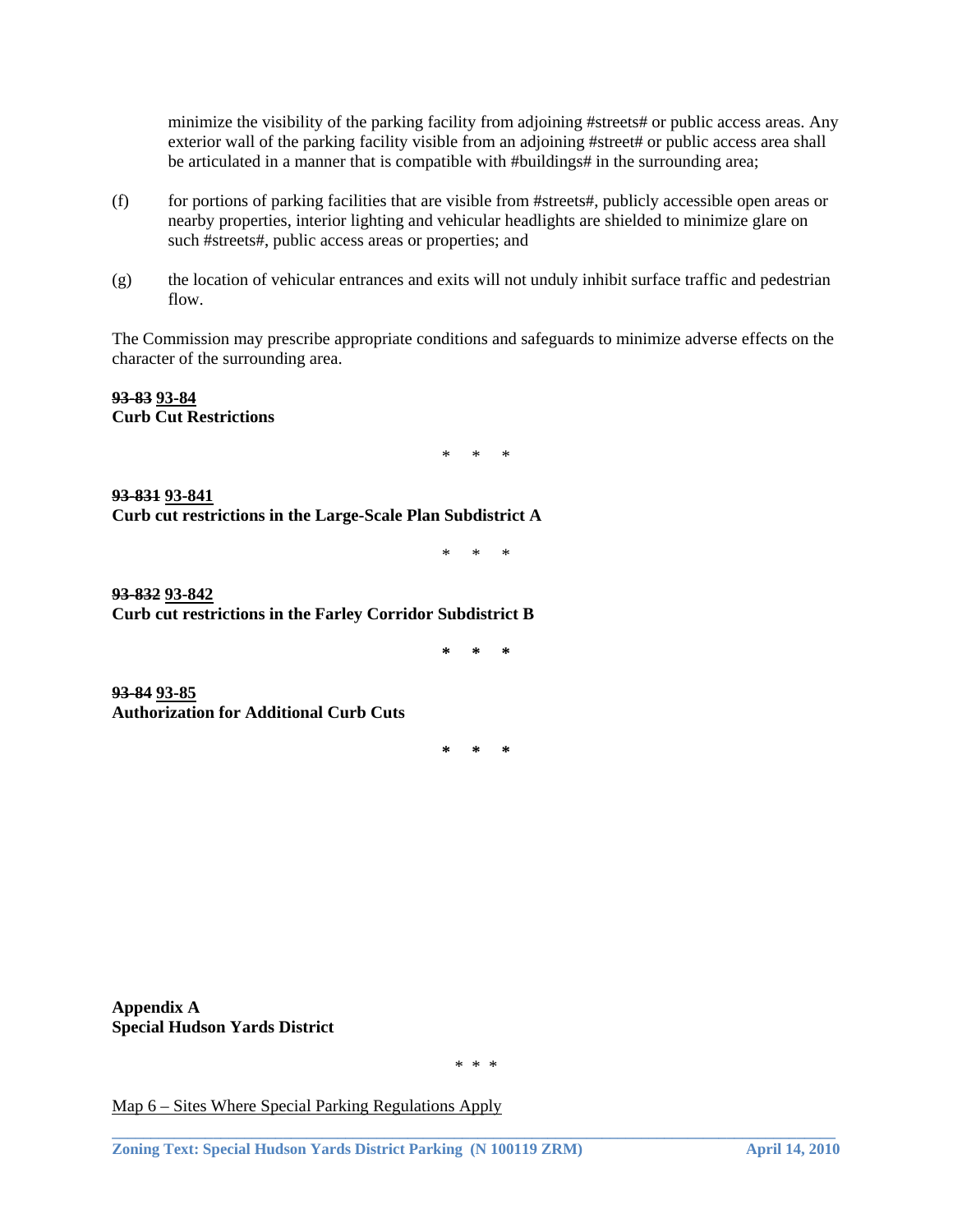

Map  $6$   $7$  – Subdistrict F Site Plan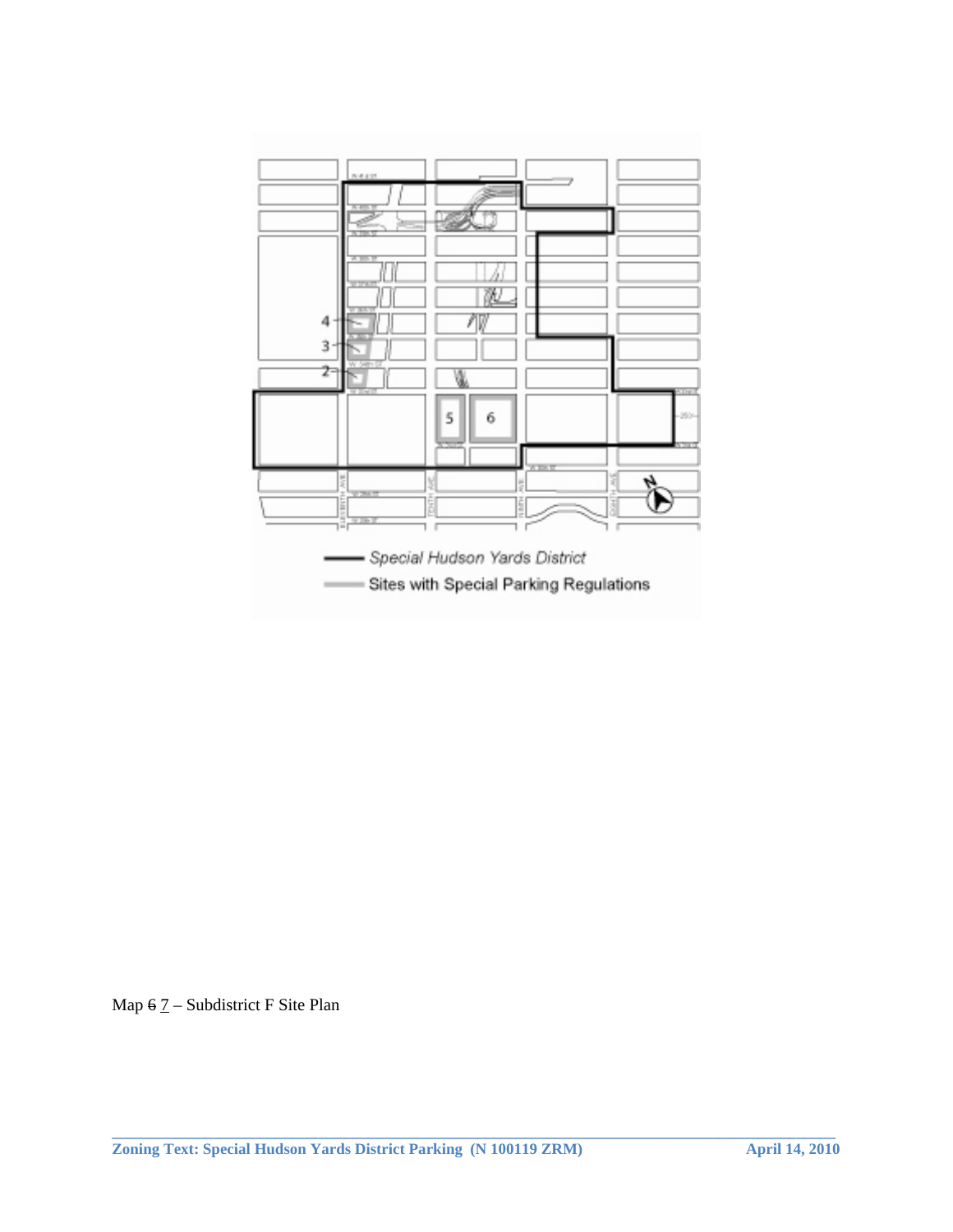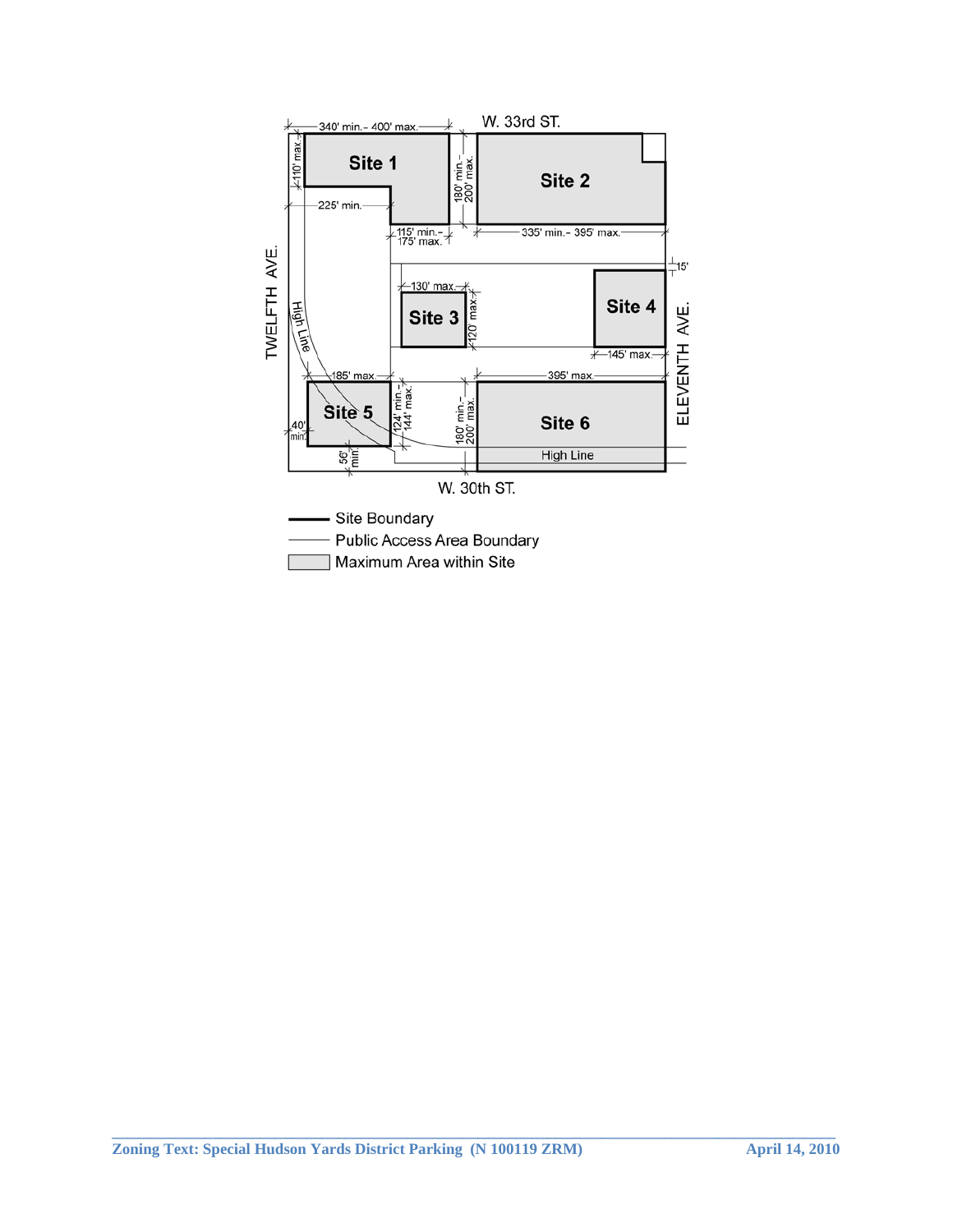### Map  $78 -$  Subdistrict F Public Access Area Plan

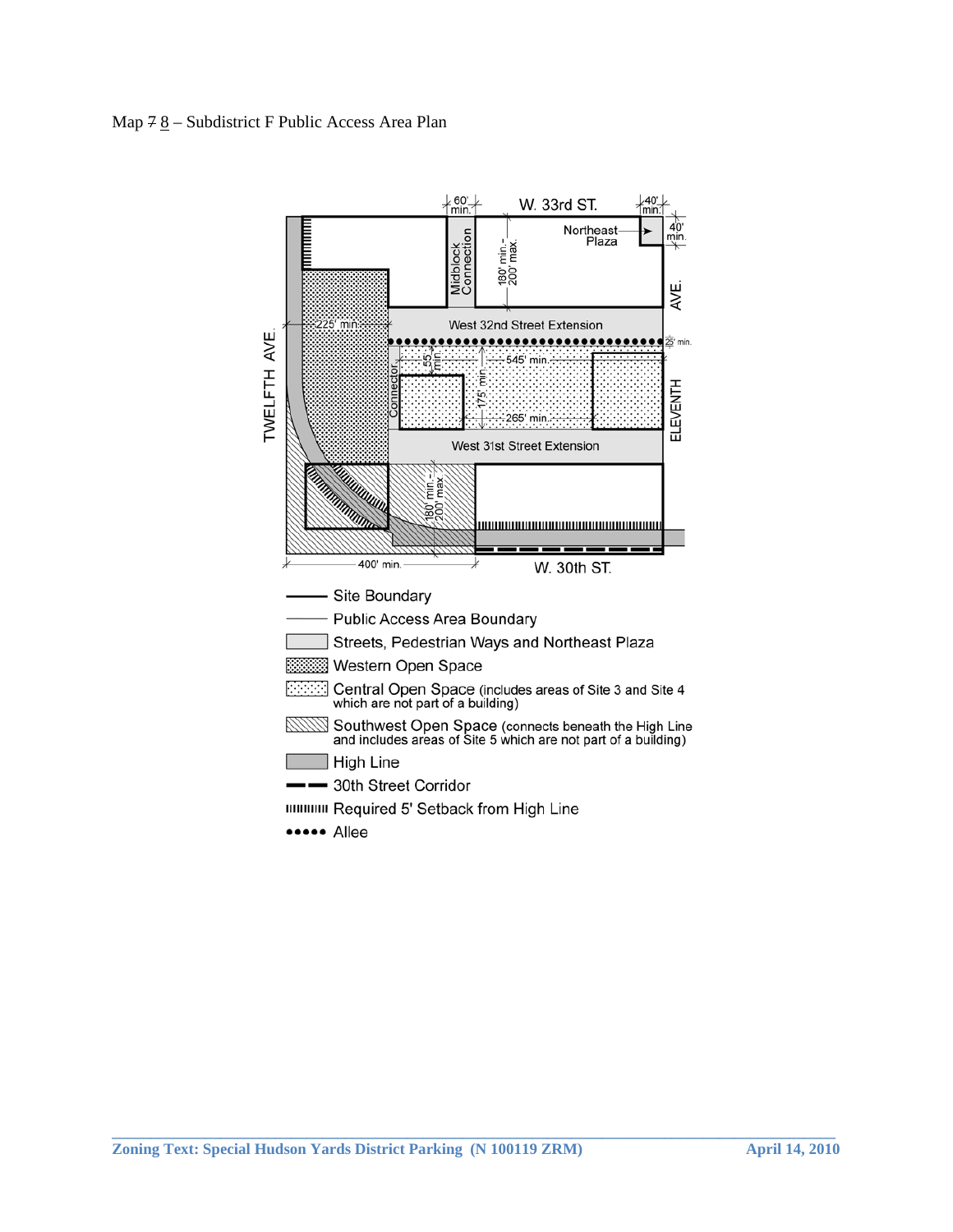### Map 8 9 – Subdistrict F Mandatory Ground Floor Requirements



. 50% Glazing Requirement (Sections 93-751(d) and  $93-752(e)$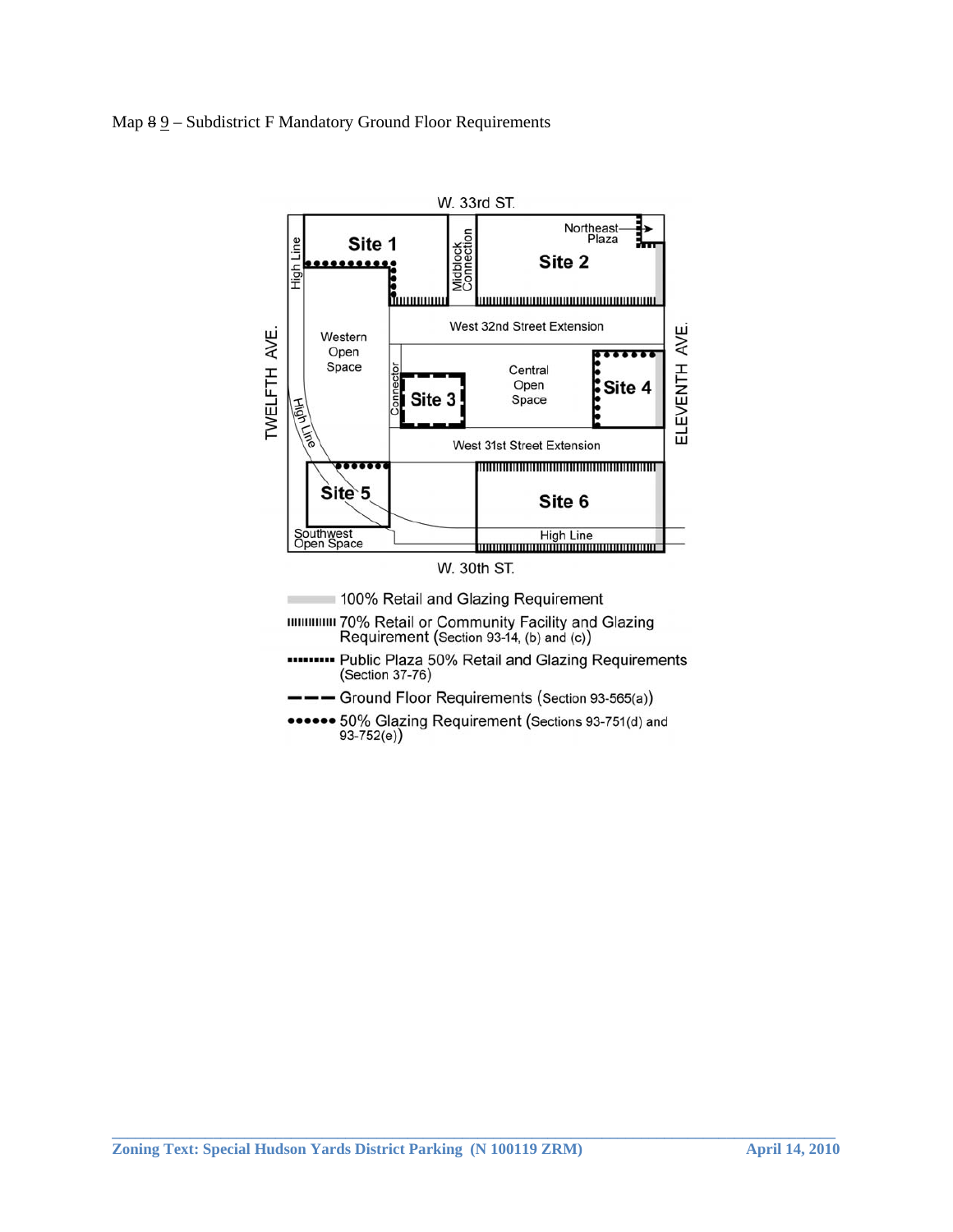Map 9  $\underline{10}$  – Subdistrict F Mandatory Street Wall Requirements



W. 30th ST.

|                         | Base<br>Height | Minimum Maximum<br>Base<br>Height | Percentage<br>of frontage<br>that must be<br>occupied by a<br>street wall | Percentage<br>of street wall of street wall<br>which must<br>recess | Maximum<br>percentage<br>which may<br>set back |
|-------------------------|----------------|-----------------------------------|---------------------------------------------------------------------------|---------------------------------------------------------------------|------------------------------------------------|
| ,,,,,,,,,,,,,,,,,,,,,,, | $50^*$         | $60^{*}$                          | 100%                                                                      | 20%                                                                 | 30%                                            |
| ,,,,,,,,,,,,,,,,,,,     | 60'            | 90'                               | 100%                                                                      | 20%                                                                 | 30%                                            |
| .                       | 90'            | 120'                              | 100%                                                                      | 20%                                                                 | 50%                                            |
|                         | 90'            | 120'                              | 100%                                                                      | 20%                                                                 | 30%                                            |
|                         | 120'           | 150'                              | 100%                                                                      | 20%                                                                 | 30%                                            |

\*As measured above the High Line bed